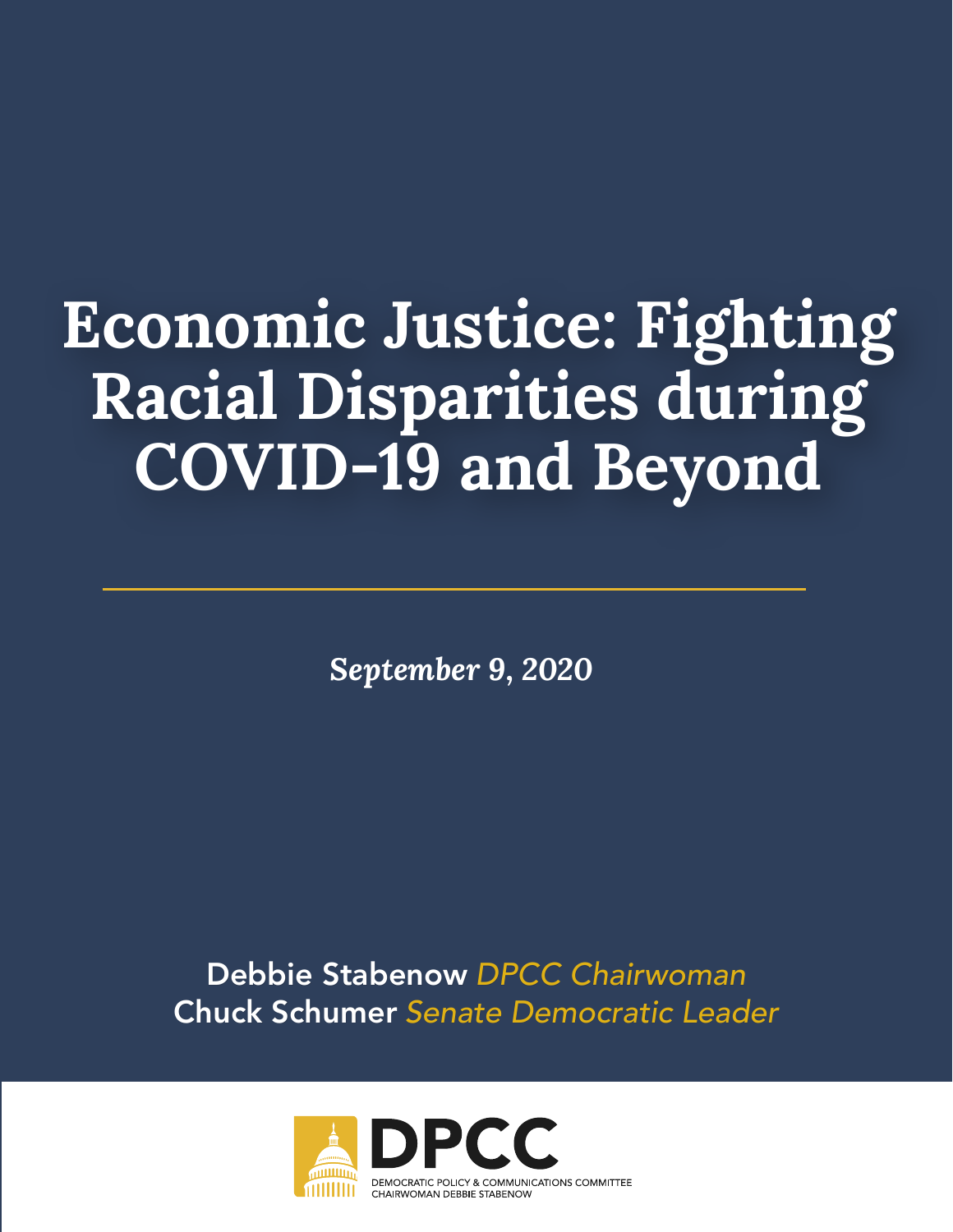# **Executive Summary**

The United States is suffering its worst economic crisis since the Great Depression. Unemployment has reached its highest levels in modern history, more than 100,000 small businesses have permanently closed, and millions of families are going hungry and at risk of losing their homes.

Every American has been affected by this crisis, and people of color are suffering the greatest toll. Over 190,000 Americans have died, a disproportionate number of them being from communities of color. Black and Latinx individuals, already three times more likely to get COVID-19 due to a number of systemic factors, are also suffering higher rates of unemployment and hunger. Black-owned businesses are shutting down twice as fast as others. And families of color are in greater danger of losing their homes.

These unequal outcomes are not by fluke or coincidence. Generations of racist policies and practices, including housing and employment discrimination, have precluded many Black Americans, Latinx, Native Americans, and Asian Americans from building generational wealth, receiving an equitable education, accessing capital to start a business, or owning their own homes. From the start, these communities were most vulnerable to the economic fallout from COVID-19. Without action, they face a longer road to recovery as well.

Senate Democrats have a plan to help communities respond to the pandemic and begin to address decades of discrimination and underinvestment. The Economic Justice Act commits \$350 billion to immediate investments in jobs, child care, health care including mental health, as well as long-term investments that will build lasting wealth and health in these communities.

In conjunction with the Heroes Act, this historic legislation will provide urgent support to the communities in greatest need while ensuring lasting and meaningful change for a more equitable future.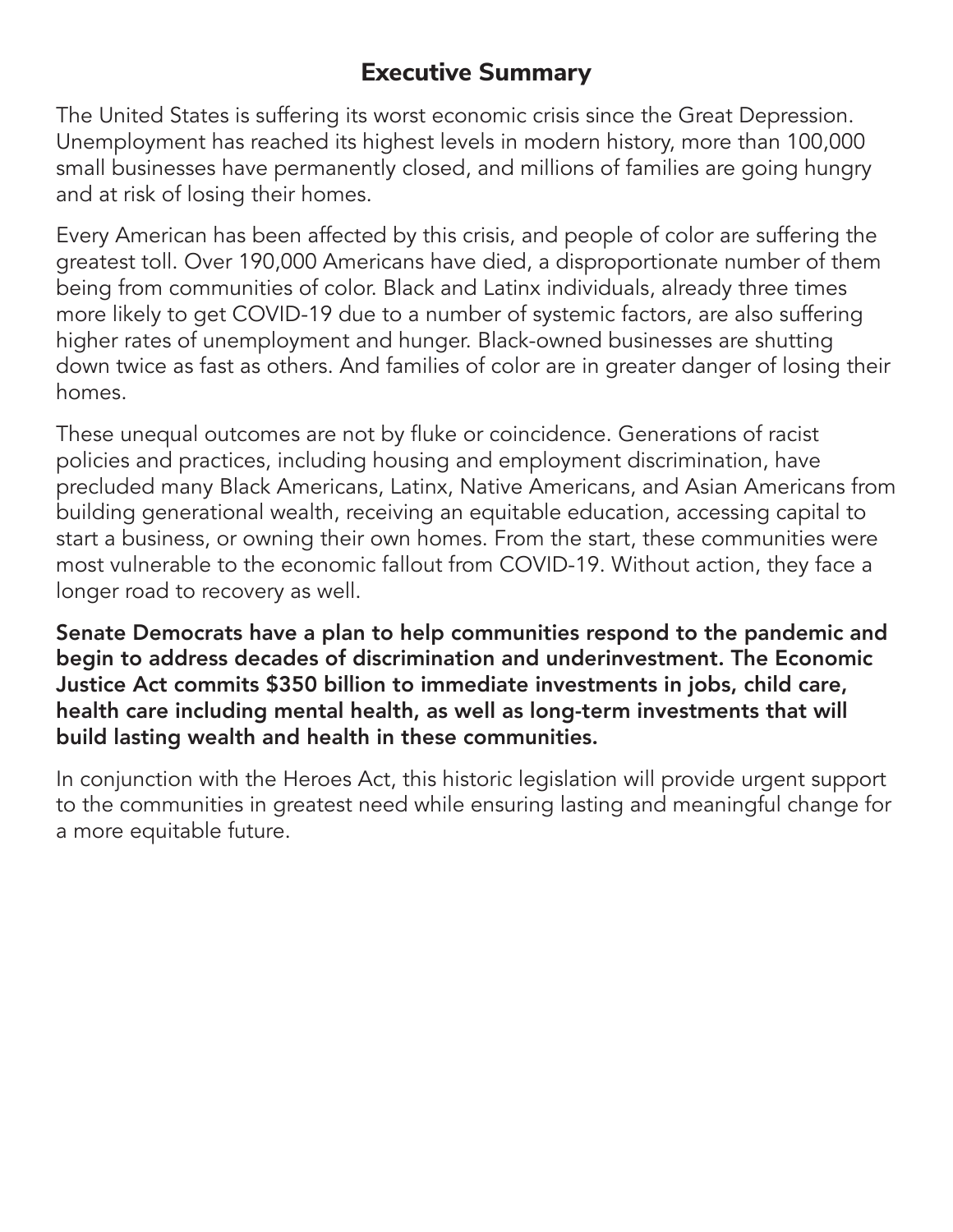# <span id="page-2-0"></span>*Higher Unemployment and Less Financial Help*

The coronavirus pandemic has led to devastating job losses that have left close to 30 million people claiming unemployment insurance.[1](#page-16-0) While all of these unemployed workers are facing economic insecurity, communities of color have been hit especially hard. As of August 2020, compared to 7.3% for their white peers:<sup>2</sup>

- Black unemployment was 13%
- Latinx unemployment was 10.5%
- Asian unemployment was 10.7%<sup>3</sup>

## *Less Likely to Receive Unemployment Assistance*

In response to the enormous scale of job loss during the pandemic, Congress greatly expanded unemployment insurance to previously ineligible workers and provided an additional \$600 per week in unemployment benefits. However, despite this expansion of eligibility and having disproportionately higher rates of unemployment, unemployed Black and Brown workers are the least likely to receive jobless benefits.

For example, according to national survey data from NORC at the University of Chicago, just 13% of jobless Black workers received such payments between April and early June, compared with 24% for white workers, 22% for Hispanic workers, and 18% for workers of other races.<sup>[4](#page-16-0)</sup>

These disparities facing working people of color, particularly Black workers, are not new. In March 2020, prior to the massive increase in unemployment, both the Black and Latinx unemployment rates were more than one and a half times higher than their white peers.<sup>5</sup> Since the U.S. Bureau of Labor Statistics started collecting data on the Black unemployment rate in January 1972, this rate has more often than not been twice as high as the white unemployment rate, and it has never fallen below one and a half times the white unemployment rate.<sup>6</sup>

This pandemic is exacerbating historical disparities that have left people of color with higher unemployment rates, lower wages and incomes, and less savings to fall back on.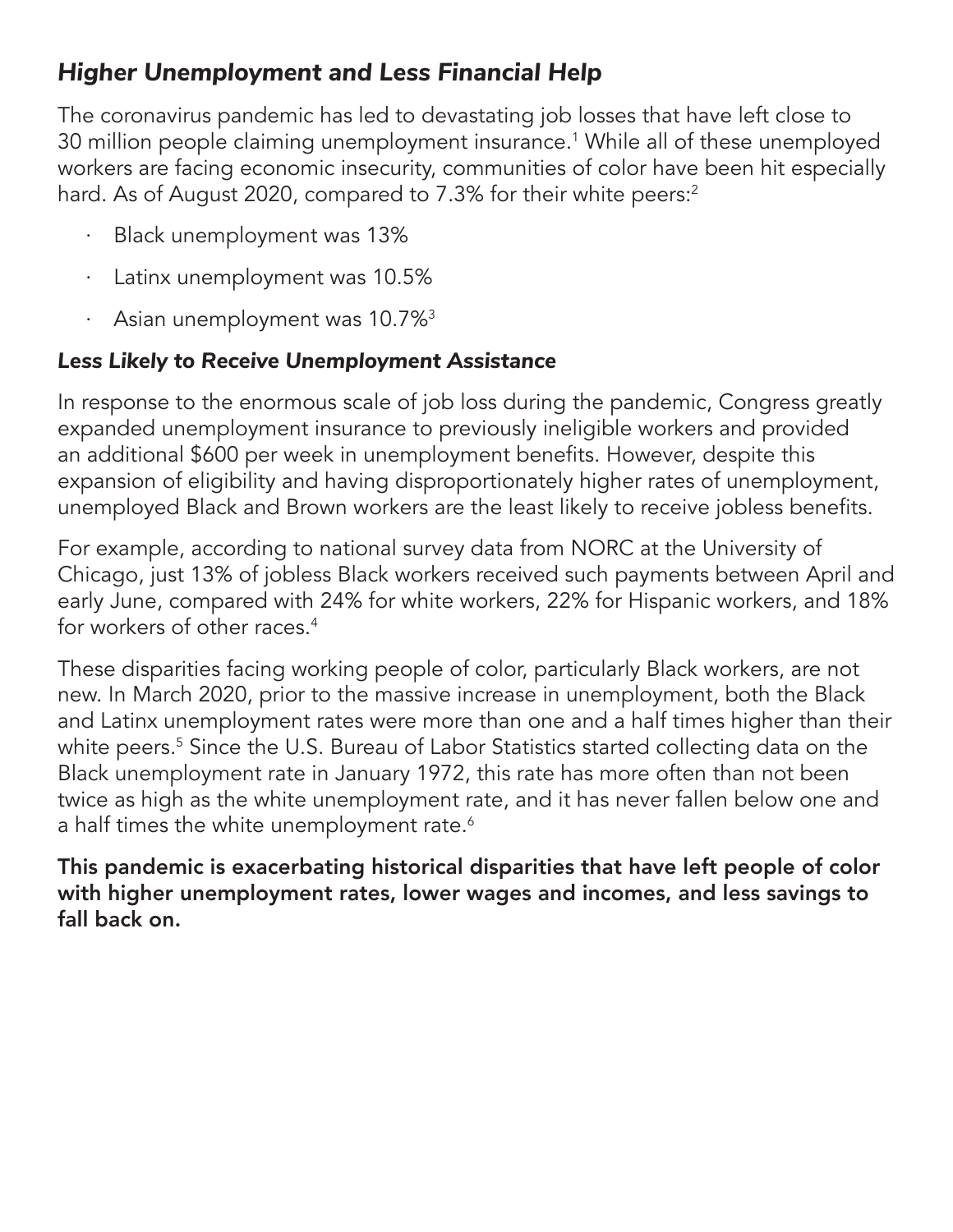### <span id="page-3-0"></span>*Less Generous State Unemployment Benefits*

For example, despite Black workers having higher unemployment rates that take longer to decline when the economy improves compared to white workers<sup>[7](#page-16-0)</sup>, the structural racism embedded in our nation's unemployment system leaves Black workers with less access to benefits when they need them most. When the system was created during the Great Depression, it explicitly excluded agricultural and domestic workers—the two sectors that employed the majority of Black workers. It also limited the federal role in the program and left states with control over how much a worker has to earn to qualify, how generous its benefits are, and the varying degree of difficulty to qualify for assistance.<sup>[8](#page-16-0)</sup>

States with the highest concentration of Black workers offer the least generous unemployment benefits, leading to an average of \$40 per week less than benefits received by white workers.<sup>[9](#page-16-0)</sup>

Today, states with the highest concentration of Black workers offer the least generous unemployment benefits. According to an analysis by the RAND Corporation, this concentration of Black workers in states with the lowest benefits meant that the average weekly unemployment benefit for Black workers was about \$40 less than for white workers. Over 26 weeks of unemployment benefits, that's almost equal to a \$1,200 pandemic stimulus check.<sup>10</sup>

#### States With More Black Workers Offer Less Generous Unemployment Benefits

Maximum state unemployment payments compared with Black share of state labor force



#### Source: [New York Times](https://www.nytimes.com/2020/08/07/upshot/unemployment-benefits-racial-disparity.html)

American families, including families of color, fuel our economy: consumer spending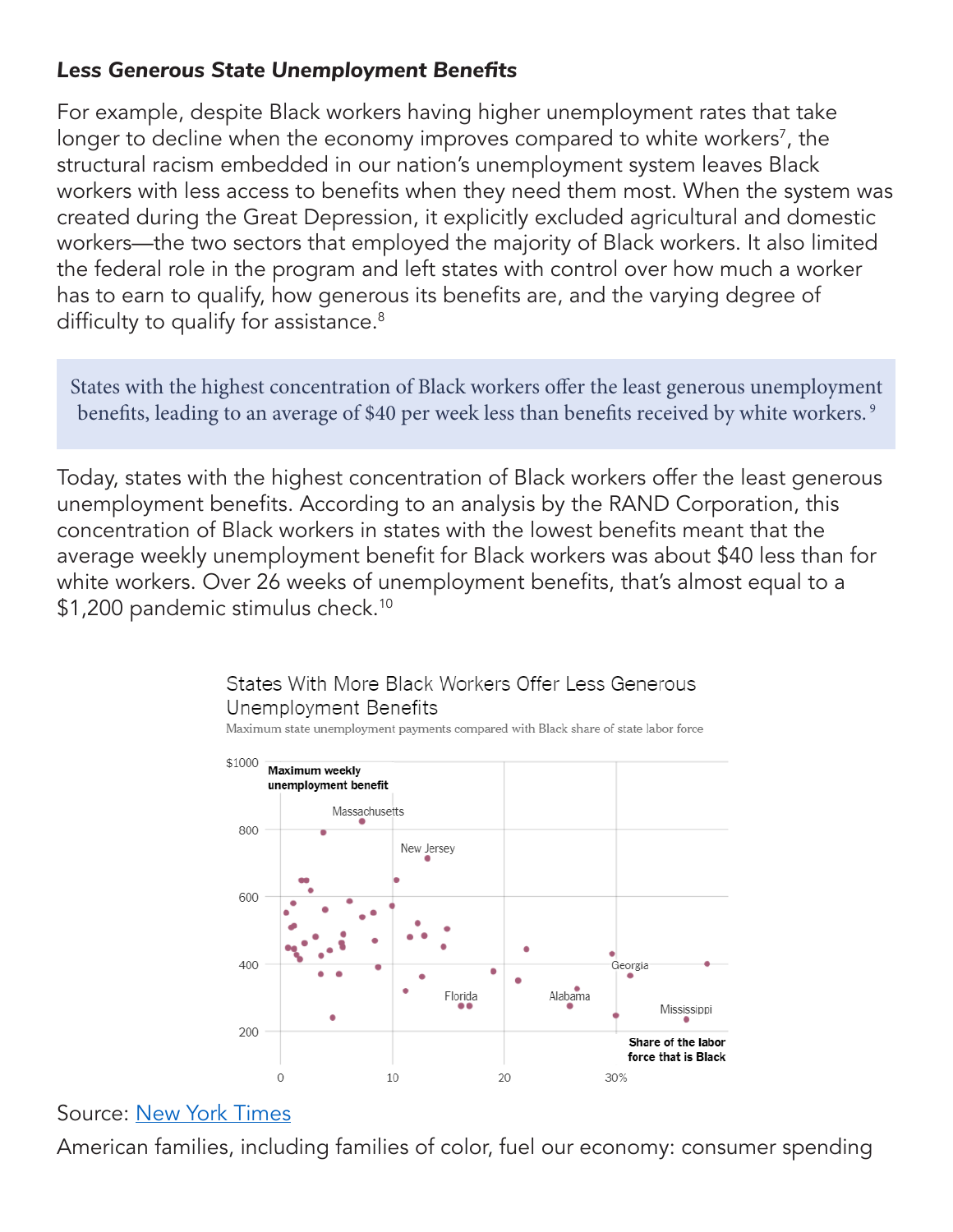<span id="page-4-0"></span>accounts for 70% of the nation's gross domestic product. The \$600 enhanced unemployment insurance that Senate Democrats secured earlier this year provided vital and stable support for laid off workers. It also served as a critical lifeline for small businesses in hard-hit communities. Experts say 73 cents of every dollar in unemployment benefits went back into the economy,<sup>11</sup> keeping businesses open and workers employed. Now that enhanced unemployment insurance has expired, unemployed Americans are once again struggling to cover all their necessities and have less money to spend at businesses struggling during this pandemic, further hampering our economic recovery.

## *More Likely to Live in Poverty*

In addition to having less assistance available to them during economic downturns, people of color are also more likely to live in poverty, leaving them with less savings to fall back on. Prior to the pandemic, compared to just 9% of white Americans living in poverty:

- · 22% of Black Americans;
- · 19% of Hispanics;
- 24% of American Indians and Alaskan Natives (AIANs); and
- $\cdot$  11% of Asian and Native Hawaiian and Pacific Islanders lived in poverty.<sup>[12](#page-16-0)</sup>

One systemic factor contributing to this, among many others, is that these workers typically<sup>13</sup> earn lower wages, especially women of color<sup>14</sup>. Among women who hold full-time, year-round jobs in the United States, Black women are typically paid 62 cents, Native American women 57 cents and Latinas just 54 cents for every dollar paid to white, non-Hispanic men[.15](#page-16-0) Part of these gaps can be attributed to discrimination and racial biases. For example, about two in ten Black adults (21%) and 16% of Hispanics say that in the past year they have been treated unfairly in hiring, pay, or promotion because of their race or ethnicity; just 4% of white adults say the same. Additionally, 12% of women say they have earned less than a man doing the same job because of their gender compared to just 3% of men who say their gender has been a factor in earning lower wages.<sup>[16](#page-16-0)</sup>

# *Minority-Owned Small Businesses are Struggling*

The COVID-19 crisis is a crushing burden on small businesses across the country, especially minority-owned businesses, which are often smaller and have a harder time accessing capital.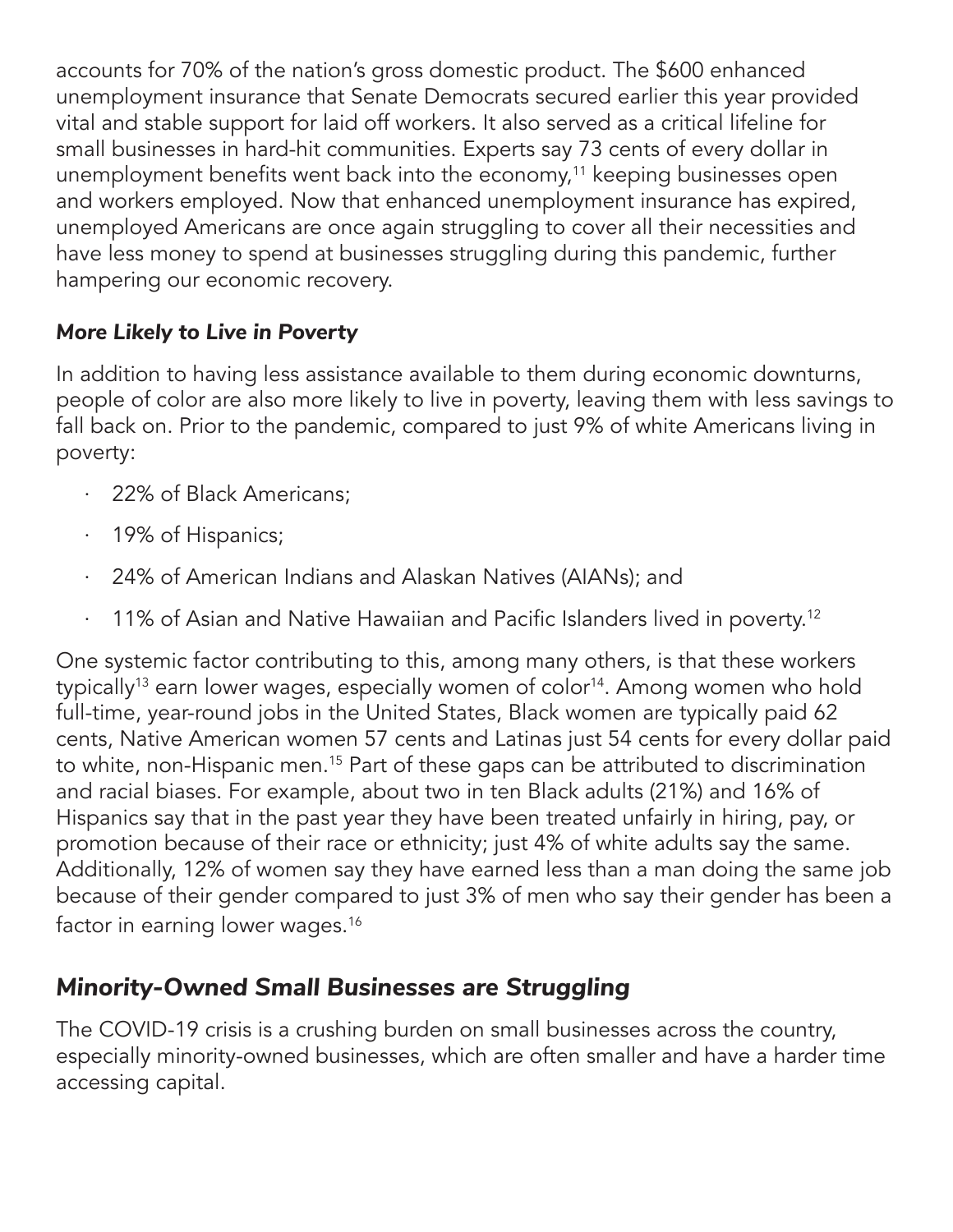<span id="page-5-0"></span>Between February and April 2020, 41% of Black businesses, 32% of Latinx businesses, and 26% of Asian American businesses were forced to shut down, compared to just 17% of their white-owned counterparts.<sup>[17](#page-16-0)</sup>

Minority-owned businesses represent a critical economic force in the country. Before the COVID-19 crisis, America's 1.1 million minority-owned small businesses generated more than \$1 trillion in annual economic output and employed over 8.7 million workers – many of whom are essential.<sup>18</sup> For generations, minority business owners have overcome obstacles to open and expand their businesses that white business owners don't generally face, including discriminatory lending practices and limited financial resources. These long-standing and unfair hurdles have only gotten worse during this crisis, causing higher rates of closures among minority-owned businesses over the past few months[.19](#page-16-0)

While many white small business owners have turned to their banks or personal savings to stay afloat during this crisis, many minority business owners do not have those options. For example, Latinx and Black business owners are less likely to have an existing relationship with a bank. Even when they do, they still face more loan denial and higher interest rates than white customers.<sup>20</sup> Moreover, minority business owners have thinner financial cushions to fall back on in times of crisis: the median net worth of Black households, for example, is approximately one tenth that of white households[.21](#page-16-0)

To make matters worse, minority-owned businesses are concentrated in the areas and industries hardest hit by this pandemic, such as retail, restaurants, and service  $industries<sup>22</sup>$  $industries<sup>22</sup>$  $industries<sup>22</sup>$ 

The Paycheck Protection Program that Congress established in the CARES Act included specific mandates to help minority and underbanked businesses. Regrettably, the Administration did not follow these mandates, and as a result, the PPP loans were not distributed equally.<sup>[23](#page-16-0)</sup> Senate Democrats are fighting for a more targeted approach that will help those small minority-owned businesses suffering the biggest losses.

## *Lack of Health Insurance Threatens Recovery*

Quality health insurance was a luxury for many families even before the COVID-19 pandemic, with many families forced to postpone or avoid essential health care all together because of cost.<sup>24</sup> Now, skyrocketing unemployment is putting health insurance further out of reach for working-class Americans, especially among communities of color.

An estimated 5.4 million workers, not including their families, lost their health insurance between February and May 2020, far exceeding the 3.9 million adults who lost their health insurance during the Great Recession.<sup>25</sup>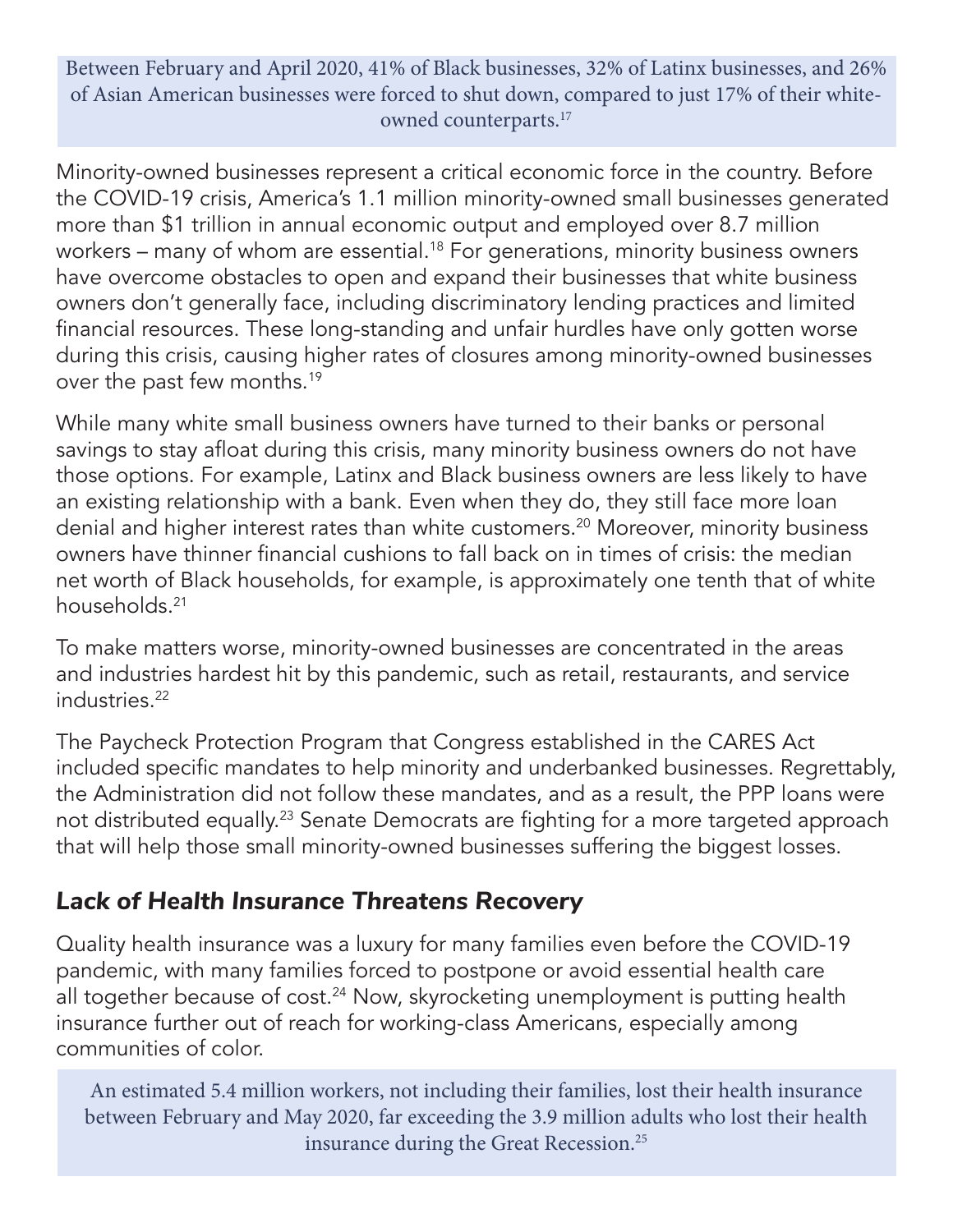<span id="page-6-0"></span>These communities have historically faced higher barriers to accessing comprehensive and affordable health insurance. In general, people of color are more likely to be uninsured than white individuals, in part because they are more likely to work lowerwage jobs without employer-sponsored health insurance. These coverage disparities have also generated higher barriers to medical care. Today, minorities face higher rates of chronic health conditions due to a variety of economic and social factors. For example, minorities are more likely to have heart disease, diabetes, obesity, and hypertension, all of which may increase the risk of complications or death from COVID-19[.26](#page-16-0)

Prior to the pandemic, nearly one in four Americans skipped medical care because of cost, and almost one in ten took on substantial debt to pay their medical bills.<sup>27</sup> Low-wage sectors employ a disproportionate number of women, people of color, immigrants, and adults without a four-year college degree – all of whom already face barriers to economic opportunity.<sup>28</sup> Many of these individuals are less able to save money, giving them little – if anything – to fall back on during a crisis, including if a family member loses a job or gets sick. In fact, only about one in four (23%) lowerincome adults say they have rainy day funds set aside that would cover their expenses for three months in case of an emergency such as job loss, sickness, or an economic downturn, compared with 48% of middle-income and 75% of upper-income adults.[29](#page-16-0)

The economic and health effects of COVID-19 have hit communities of color especially hard. Unemployment rates were even higher than the average in July 2020 for young Black workers (22.5%) and Latinx workers (21%).<sup>30</sup> Moreover, these statistics do not account for loss of hours or furloughed workers. Roughly 43% of parents living with children report they or a family member have lost a job or work hours due to the pandemic, including 62% of Hispanic families, 50% of Black families and 36.5% of white families.<sup>31</sup> Just over half of low-income families and one-third of higher-income families reported job losses.<sup>[32](#page-16-0)</sup> These disparate economic consequences suggest that communities of color will also face higher financial barriers to accessing medical care or will be placed into deeper medical debt after receiving the care they need, threatening their wellbeing in the midst of a pandemic and undermining their long term financial security.

## *Threats to the Affordable Care Act and Medicaid*

The Affordable Care Act (ACA) and its optional expansion of Medicaid to low-income adults is a literal lifeline for millions of American families. Yet, from day one, the Trump Administration has strived to sabotage and repeal the landmark law. After failing to repeal the ACA through Congress, the Trump-led Justice Department is leading a lawsuit, now at the Supreme Court, to eliminate the entire ACA. If successful, the Trump lawsuit would strip health coverage away from 20 million Americans and gut protections for nearly 130 million people with pre-existing conditions.<sup>[33](#page-16-0)</sup> [34](#page-16-0) The COVID-19 pandemic has heightened the stakes.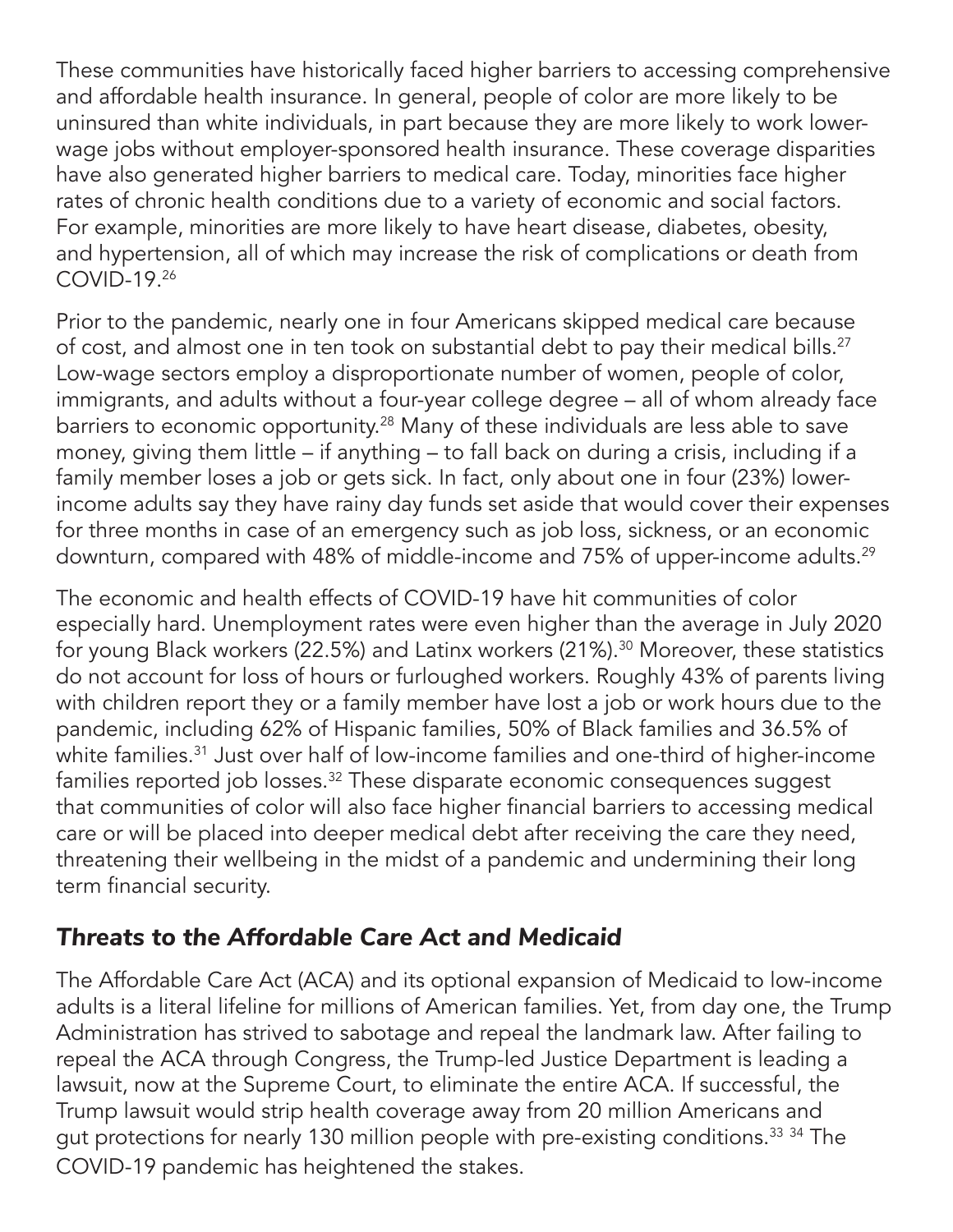<span id="page-7-0"></span>The ACA significantly increased the number of Black, Indigenous, and other people of color with health insurance, with the largest gains occurring in states that chose to expand Medicaid. From 2010 to 2018, the uninsured rate for Latinx Americans decreased from 32.6% to 19%, and from 19.9% to 11.5% for Black Americans.[35](#page-16-0) Notably, while the ACA narrowed coverage gaps between people of color and white Americans, the country's uninsured rate has begun increasing since the Trump Administration began its efforts to sabotage the ACA[.36](#page-17-0)

The ACA's Medicaid expansion has also been an essential source of coverage for Americans who lose their employersponsored insurance after becoming unemployed. In fact, the uninsured rate among the unemployed in nonexpansion states was nearly double the rate in expansion states between 2014 and 2018.[37](#page-17-0) This makes protecting and expanding Medicaid especially crucial as the country faces profound economic uncertainty. One estimate suggests that nearly 40% of people who lose employerbased coverage in non-expansion states will remain uninsured compared to less than a quarter of those in expansion states.<sup>38</sup> As a result, the uninsured rate among the unemployed in non-expansion

#### If the Trump Administration and Republicans succeed and the Affordable Care Act is struck down:

- · Protections for people with preexisting conditions would be eliminated
- Millions kicked off Medicaid
- Seniors on Medicare would face increased prescription drug costs
- Women could be charged more than men for health care
- Young people would no longer have access to their parents' coverage up to age 26
- · Annual and lifetime caps on benefits could return
- Private plans would no longer need to cover preventative services – including vaccines, screenings, and contraception without out-of-pocket costs
- There would no longer be guaranteed coverage of mental health care, substance use disorder services, and other essential health benefits for individual market plans
- Marketplaces for enrolling in individual and small group coverage would be eliminated

states was nearly double the rate in expansion states.<sup>39</sup>

# *COVID-19 Highlights Maternal Health Inequities*

For years, the United States has had the worst rate of maternal deaths in the developed world and one of the highest rates of infant mortality. According to the Centers for Disease Control and Prevention (CDC), each year in the U.S., about 700 women die from pregnancy-related complications and another 50,000 women face life-threatening complications related to pregnancy and childbirth.<sup>40 [41](#page-17-0)</sup> Additionally, the infant mortality rate in the United States is 32nd among the world's 35 wealthiest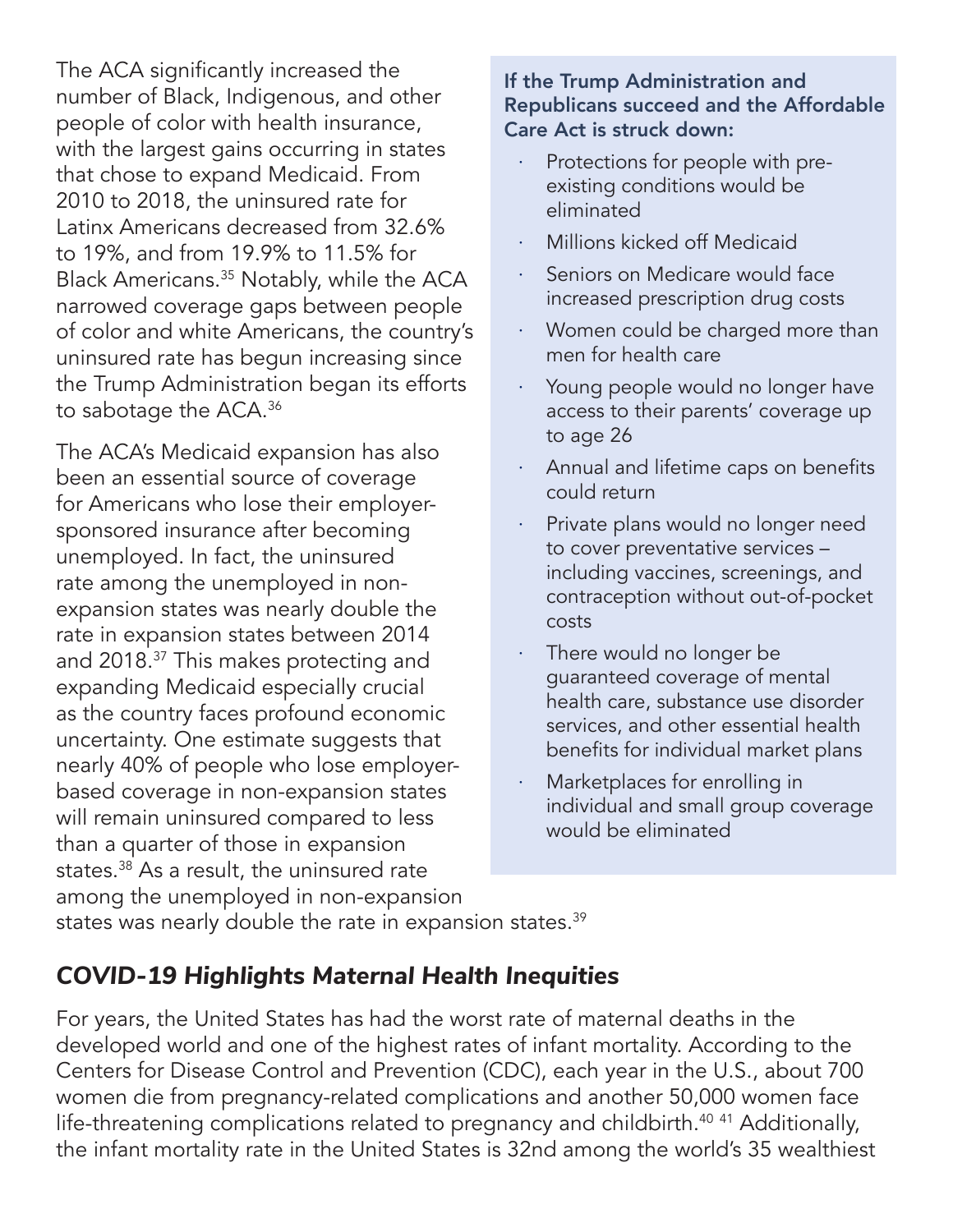#### <span id="page-8-0"></span>nations.[42](#page-17-0)

These trends are worse for women of color. Black women are three to four times more likely than white women to die from pregnancy-related causes and twice as likely to suffer life-threatening pregnancy complications, regardless of their socioeconomic status, income level, or education level.<sup>[43](#page-17-0) 44</sup> The Black infant mortality rate is 2.3 times higher than the rate for white infants, and African American infants are 3.8 times more likely to die from low-birthweight complications than white infants.<sup>45</sup> According to the U.S. Department of Health and Human Services Office of Minority Health, in 2017, Latina mothers were 70% more likely to receive late or no prenatal care as compared to non-Hispanic white mothers.<sup>[46](#page-17-0)</sup> Additionally, mothers of Central and South American descent were twice as likely to receive late or no prenatal care as compared to non-Hispanic white mothers.<sup>[47](#page-17-0)</sup>

Today, COVID-19 threatens to make the country's maternal health crisis even worse. In June 2020, the CDC reported that pregnancy can increase the risk of complications of COVID-19.[48](#page-17-0) Pregnant women with COVID-19 were much more likely to be hospitalized or require a ventilator than non-pregnant women.

This pandemic may also exacerbate the profound disparities faced by women of color. As of September 3, 2020, the CDC reported that over 20,000 pregnant women have been diagnosed with COVID-19, and 44 have died as a result of the virus.<sup>49</sup> The majority of these women are Black or Latina – the same women who already suffer more pregnancy complications and deaths overall than their white counterparts. Many women of color are also facing disproportionate barriers to care in the wake of the pandemic, from closures of doctors' offices, a lack of access to telehealth technology, and increasing reports of discrimination from health care providers.<sup>50</sup>

While the full extent of the pandemic's effect on maternal health outcomes is still unknown, it is critical that pregnant women maintain their access to affordable, comprehensive coverage. This includes Medicaid, which covers nearly half of all births in the United States.<sup>51</sup> The Administration's lawsuit to repeal the ACA would eliminate the Medicaid expansion, putting many pregnant women of color at risk of losing coverage in the middle of a pandemic and threatening the health of women and their babies.

# *COVID-19 Jeopardizes Mental Health Access*

Social Isolation, job losses, economic uncertainty, and fear of contracting COVID-19 continue to take a toll on the mental health of Americans. Prior to the pandemic, estimates suggested that one in five people suffered from a mental illness. During the COVID-19 crisis, more than one in three adults reported symptoms of anxiety or a depressive disorder; by comparison, one in ten adults did so during the first half of 2019[.52](#page-17-0) Over half of adults report that their mental health has been negatively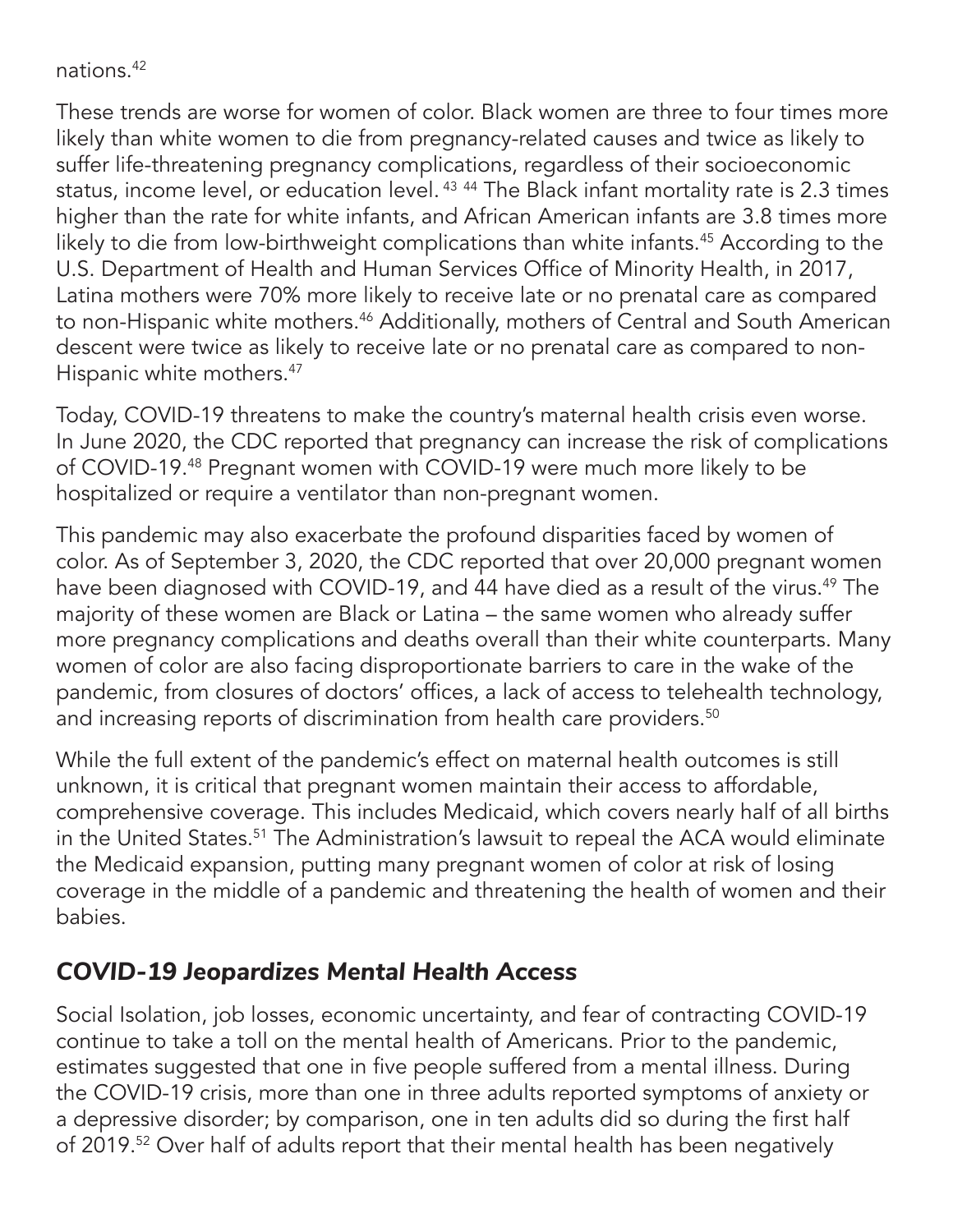<span id="page-9-0"></span>impacted due to worry and stress over the virus.<sup>53</sup> Higher rates of substance use and suicide ideation have also been reported.<sup>54</sup>

These mental health burdens may fall harder on communities of color, who are facing higher COVID-19 case counts, are more likely to experience severe complications or death due to the virus, are more likely to work jobs that put them at increased risk of contracting the disease, and are more likely to experience job losses or lost income during the downturn.<sup>55 [56](#page-17-0)</sup>

While people of color have similar rates of behavioral health conditions, including mental illness and substance use disorder, as other populations, they have substantially more limited access to care than their white counterparts, are more likely to stop treatment prematurely, and experience less culturally responsive care.<sup>57</sup> For example, nearly 70% of African Americans and 67% of Latinx with any mental illness lacked access to behavioral health care in 2018, compared to about 60% of the overall U.S. population. Moreover, people of color also face structural racism that can exacerbate mental health conditions.

This makes bolstering the country's mental health care infrastructure essential to ensuring and improving access to care for communities in color. Yet, disparities in access may widen as a result of the economic impact of COVID-19 on behavioral health providers.<sup>58</sup> Many of these providers have overwhelmingly shifted their business models to accommodate telehealth for clients while simultaneously struggling to obtain personal protective equipment (PPE) for in-office visits.

## *Workers and Families Lack Child Care Options*

As the coronavirus pandemic shut down schools and some child care providers for millions of children in March, it turned many working parents into teachers and caretakers overnight. These closures have left working parents, particularly those from families of color, to shoulder unexpected child-care responsibilities. At the same time, many child care providers lack the revenues necessary to stay afloat during periods of reduced enrollment and heightened expenses. According to one estimate by the Center for American Progress, nearly 4.5 million child care slots could disappear permanently as a result of COVID-19, cutting the country's already inadequate child care supply in half.<sup>59</sup>

## Click [HERE](https://www.americanprogress.org/issues/early-childhood/news/2020/04/24/483817/coronavirus-pandemic-lead-permanent-loss-nearly-4-5-million-child-care-slots/) for potential child care losses by state.

This crisis is an even greater burden for people of color, who are overrepresented in many of the occupations on the front lines of the pandemic. According to one study<sup>60</sup> by the Center for Economic Policy and Research, 41.2% of frontline workers are Black,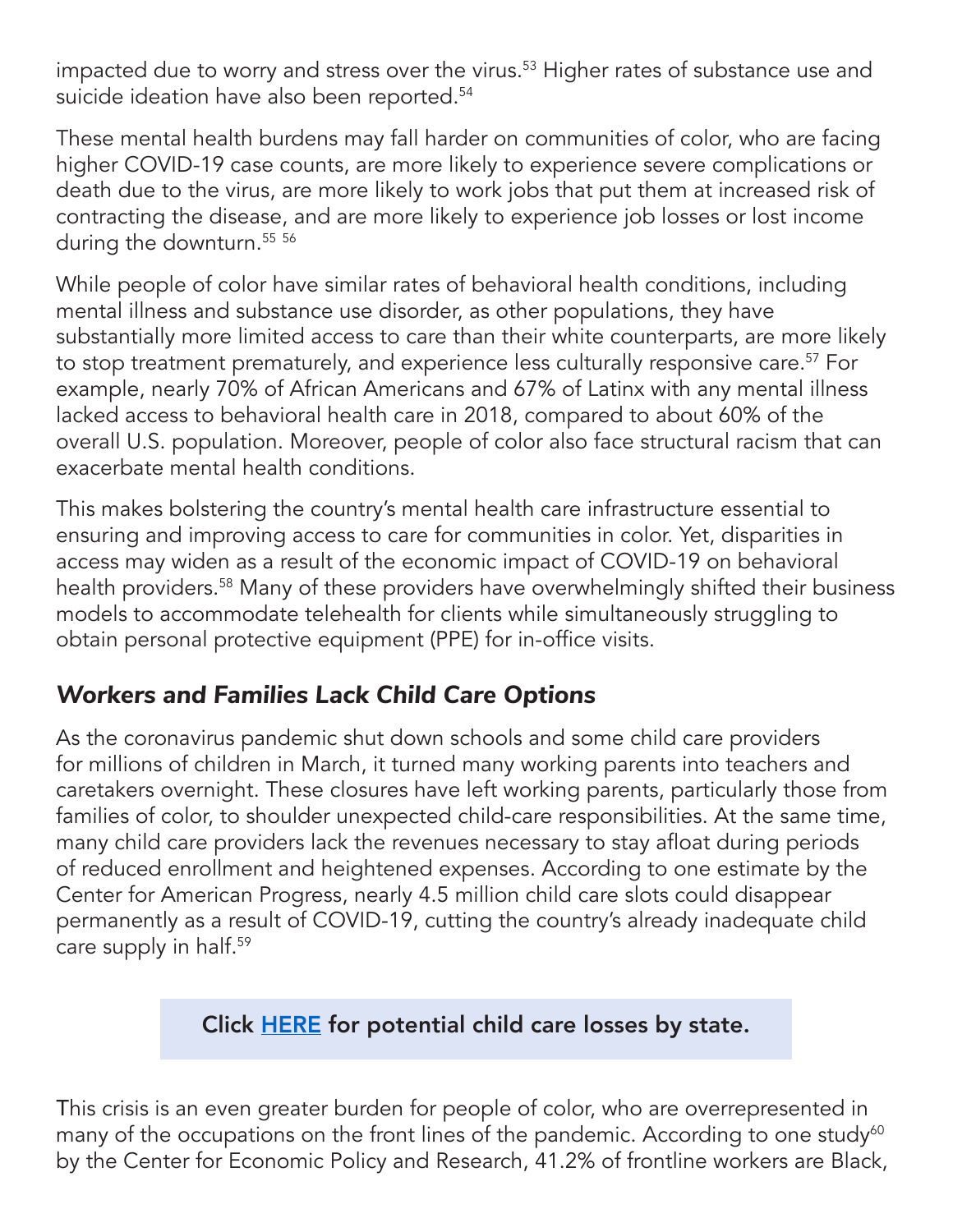<span id="page-10-0"></span>Hispanic, Asian-American/Pacific Islander, or some category other than white. That same study also found that these workers are facing increased family care obligations during the pandemic, with more than one-third of these frontline workers (35.9%) having a minor child at home.

Workers of color are also less likely to have the ability to telework. According to the U.S. Bureau of Labor Statistics, only 16.2% of Latinx workers and 19.7% of Black workers can telework, compared to 29.9% of white workers.<sup>61</sup> With most schools closed during the pandemic, these essential workers struggle to find affordable child care options while continuing to go to work every day to keep basic services going in our communities.

Child care providers—a workforce that is disproportionately comprised of women of color<sup>62</sup>—have also been on the front lines of the nation's COVID-19 response, with approximately half of child care providers remaining open to provide child care to children of essential workers. However, providers report lack of access to vital resources and supports necessary to keep children and workers safe. One survey found that 62% of open child care programs had difficulty obtaining cleaning or sanitizing supplies or personal protective equipment (PPE) for staff.<sup>63</sup> Child care providers are also struggling to stay in business, with severe reductions in revenue due to lower enrollment.<sup>[64](#page-17-0)</sup> With many child care programs on the brink of permanent closure, the nation is at risk of losing thousands of child care jobs for women of color, as well as limiting child care options for families.

Even before the pandemic, slightly more than half of the country lived in a child care desert<sup>65</sup>, an area where children under age five outnumber the supply of licensed child care slots. This limited availability, along with the steep cost of child care, disproportionately hurts families of color. For example, Black Americans are nearly twice as likely as non-Hispanic white families to make job sacrifices – such as quitting a job, not taking a job, or greatly changing their job – because of child care challenges[.66](#page-17-0) Additionally, Latinx and AIAN communities disproportionately live in child care deserts, with about 60% of their combined populations living in areas with a low supply of child care. More than 75% of the rural AIAN population lives in a child care desert.<sup>67</sup>

Without significant federal resources, these disparities will likely only worsen in the aftermath of the coronavirus pandemic and further weaken our nation's recovery.

# *Historical Inequities in Housing*

Property ownership is one of the gateways to building wealth. However, people of color have historically been locked out of homeownership. Redlining, a mapping process created by the Home Owners Loan Corporation (HOLC) in the early 1930s to assess the risks associated with mortgage lending, created extensive barriers for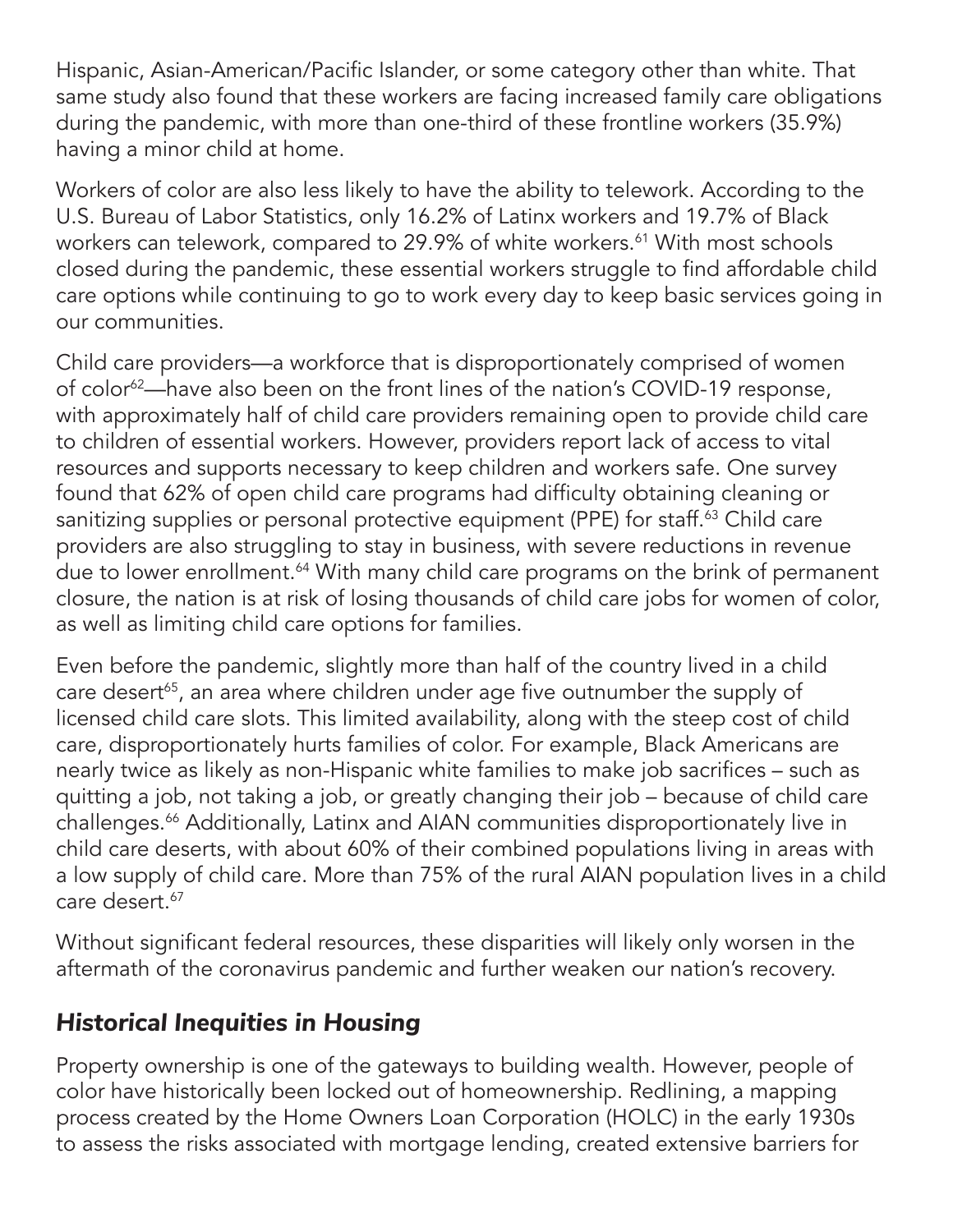<span id="page-11-0"></span>families of color to become homeowners. HOLC defined neighborhoods with Black or immigrant households as inherently "risky," making it virtually impossible to get a loan in the neighborhood. The Federal Housing Administration (FHA) similarly used its underwriting manual to limit access to its low-cost, long-term mortgages based on borrowers' race and based on neighborhoods' racial composition. Between 1934 and 1962, families of color received only 2% of the distributed \$120 billion in FHA loans.<sup>68</sup> Today, approximately 74% of formerly-redlined neighborhoods are low to moderate income.<sup>69</sup> In 2020, Black and Latinx homeownership rates were 47% and 51%, respectively, while the white homeownership rate was 76%.<sup>[70](#page-18-0)</sup>

The lack of opportunity for homeownership for people of color has led to an increasing number of renters. From 2004 to 2018, people of color contributed 76% of the more than 7.5 million new renter households.<sup>71</sup> The Latinx community accounted for nearly 23% and the Black community for nearly 15% of the increase. As a result, the proportion of renters who were people of color rose to approximately 48% in 2018, and renters of color are more likely than white renters to be cost burdened, meaning they pay more than 30% of their income for housing. A study by the U.S. Department of Housing and Urban Development also found that people of color were often shown fewer rental units, offered higher rents, and denied more leases than whites.<sup>72</sup> Historic and continued discrimination in our housing system and the disproportionate cost burden for households of color contribute to the housing crisis we face today.

## *The COVID-19 Pandemic Exacerbated Housing Disparities*

The already pressing housing affordability crisis in the United States was further amplified in March, when COVID-19 left millions unemployed and struggling to pay rent. COVID-19 has hit U.S. renters hard—between February and April, 8.9 million renter households (20%) dealt with at least one member of the household losing a job.<sup>73</sup> In July, more than 1 in 5 renters surveyed reported that they were behind on rent.<sup>74</sup> Additionally, the recession brought on by COVID-19 has resulted in the greatest share of homeowners being seriously behind on their mortgages since the Great Recession.[75](#page-18-0) Many homeowners who are behind have been able to pause their monthly payments for up to a year through forbearance granted under the CARES Act, but this pause in payments may not be enough assistance for all homeowners.

The effects of COVID-19 on the housing crisis are disproportionately felt in communities of color. For example, a housing survey conducted by the Census Bureau revealed that Black and Latinx renters were more likely to face difficulties paying the rent since the start of the pandemic. Only 15% of white renters were behind on rent in July, compared to about 31% and 28% of Black and Latinx renters, respectively.<sup>76</sup> Additionally, more than 40% of Black and Latinx renters expressed slight or no confidence in their ability to pay rent in August, nearly twice the rate of white renters.<sup>77</sup> These racial disparities are similar among homeowners.<sup>78</sup> Black and Latinx homeowners were more likely to miss or defer their mortgage payments in July than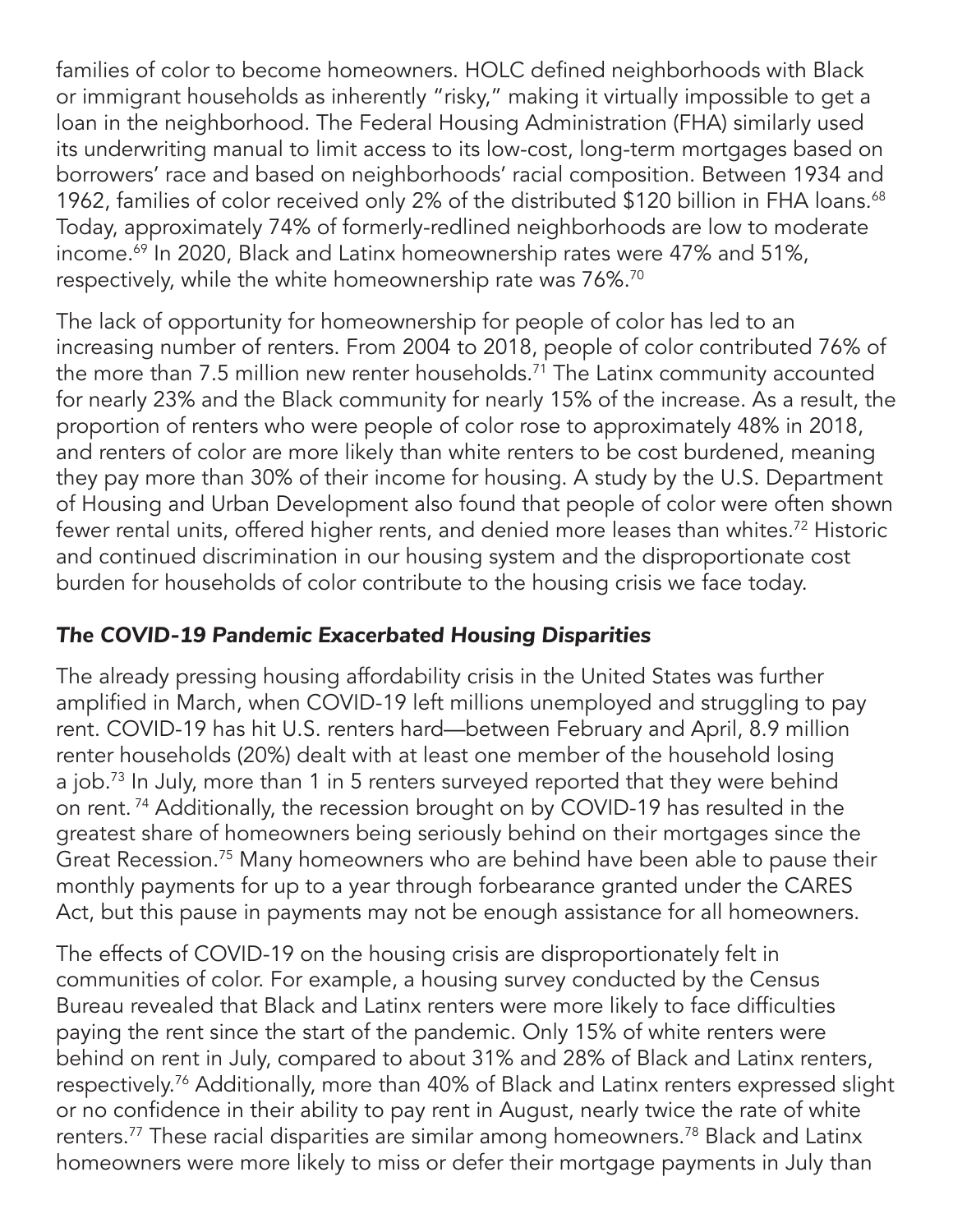<span id="page-12-0"></span>white homeowners, and expressed greater concern about their ability to pay their mortgage the following month[.79](#page-18-0)

In addition to mortgage forbearance, the CARES Act included a federal foreclosure moratorium, which has since been extended by all federal agencies through December 31, and a rental eviction ban, which expired at the end of July. In an August 8th Executive Order, President Trump directed the Department of Health and Human Services and the CDC to "consider whether any measures temporarily halting residential evictions" are necessary to stop the spread of COVID-19.<sup>80</sup> This resulted in a CDC order that temporarily halts residential evictions for nonpayment of rent until the end of this year for tenants who certify in writing to their landlord that they cannot make full rent payments and who continue to make the maximum payment they can make.<sup>81</sup> However, the order does not halt rental payments or the accrual of late fees, or provide any rental assistance.

Both renters and homeowners could face difficulties without immediate financial relief. If homeowners currently in forbearance cannot return to making their regular monthly payments within the next year, they could face foreclosure. And without federal emergency rental assistance, millions of renters could lose their homes at the end of the year. About 20.8 million renter households were already struggling to pay their rent before the pandemic, especially households of color.<sup>82</sup> In August 2020, researchers estimated that without a change in conditions, more than 29 million Americans in 13 million households could be at risk of eviction by the end of the year[.83](#page-18-0) Economist Mark Zandi estimates that renters already owe \$25 billion in back rent and could owe as much as \$70 billion by the end of the year – a debt these renters cannot possibly pay off.<sup>[84](#page-18-0)</sup>

## *Lack of Internet Access Cuts off Opportunity*

In today's world, families without internet access face a high barrier to taking part in modern society. As COVID-19 has moved more essential tasks online, millions of Americans are still struggling to access affordable high-speed internet. While the digital divide – the gap between individuals with and without access to high-speed internet – has narrowed somewhat in the United States, stark disparities still persist.

According to a Pew Research Center analysis of 2015 census data<sup>85</sup>, 15% of all households with school-age children in the U.S. lack a high-speed internet connection. This lack of broadband for households with school-aged children is especially pronounced for families of color, particularly those with low household incomes. Pew's analysis found that 25% of Black and 23% of Hispanic households lack high-speed internet compared to just 10% of white households.

More generally, communities of color report lacking access to broadband and computers at rates far higher than white households.<sup>86</sup> According to a different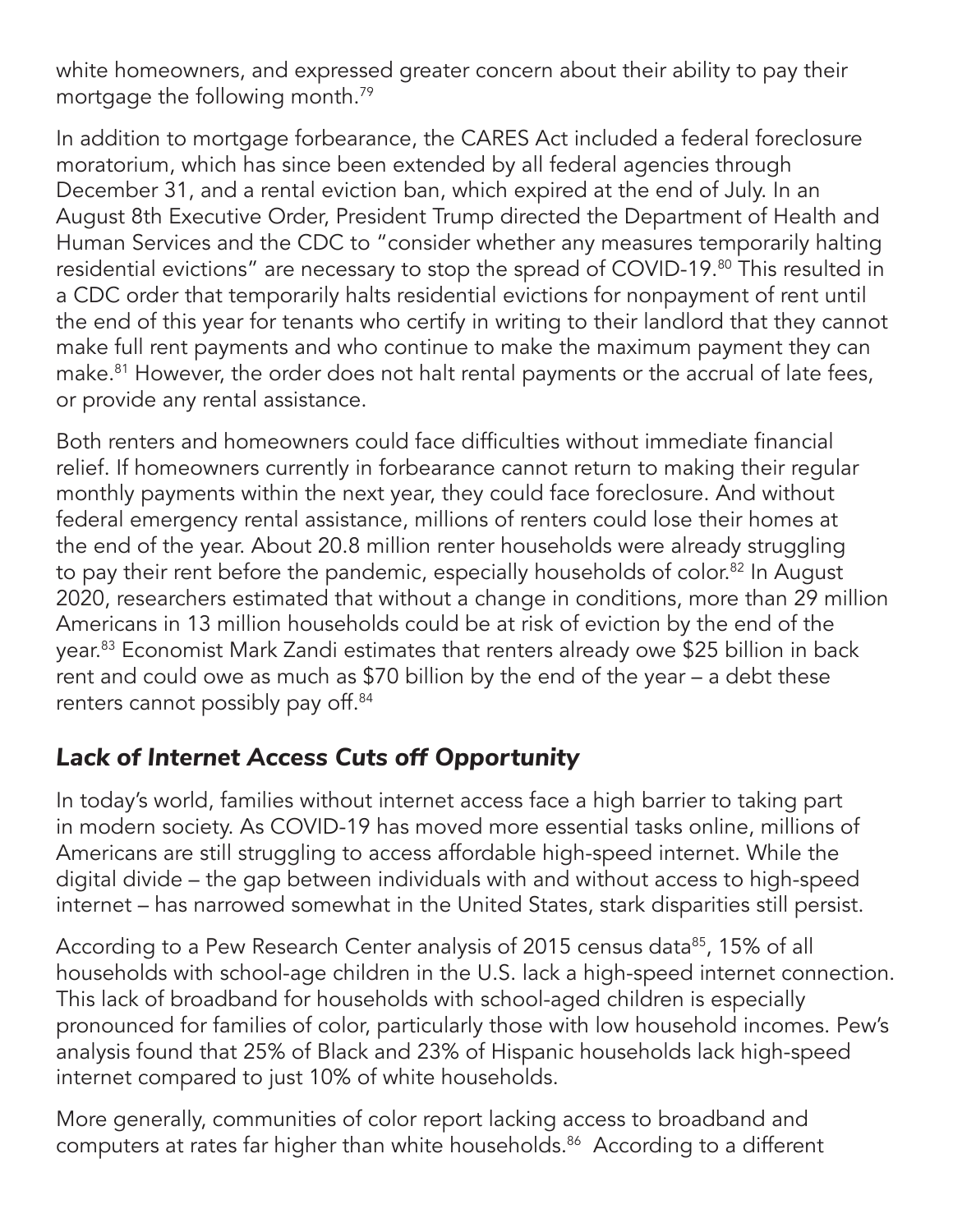<span id="page-13-0"></span>Pew report, 34% of Black and 39% of Hispanic households say they do not have broadband, compared to 21% of white households. These communities often rely on smartphones to close the internet access gap, but smartphones are a poor substitute for computers connected to high-speed internet, especially for high-bandwidth applications like those used for remote learning and to work from home. Tribal communities also face disparate broadband access. In 2018, 41% of people living on Tribal lands lacked access to high-speed internet. This number grows in rural Tribal areas where 68% reported not having access.<sup>87</sup>

As the pandemic continues, the lack of internet access further exacerbates the longtime challenges that these communities have faced. For example, students of color face greater risk of being cut off from educational and economic opportunities and falling behind academically. Many educators are now running virtual classrooms, uploading class materials to online learning platforms, and increasingly relying on online content such as YouTube videos to assist students with remote learning. These digital inequities disproportionately prevent students of color from accessing online distance learning tools during school closures.<sup>88</sup> Barriers in accessing the internet can prevent people of color from accessing career services, harm minority-owned small businesses, and prevent minority families from applying for public assistance.

# **The Economic Justice Act**

Senate Democrats have a plan to make \$350 billion in immediate and longterm investments in communities of color. This plan would make a historic federal commitment to these communities through ten major investments over the next five years. This is an important step as Senate Democrats work to address systemic racism and historic underinvestment.

The first objective is to immediately help communities of color respond to the pandemic through a \$135 billion investment in jobs, child care, and health care, including mental health.

The second objective is building long lasting wealth and health in these communities over the next five years by investing \$215 billion for infrastructure, a homeowner down payment tax credit, Medicaid expansion, and more.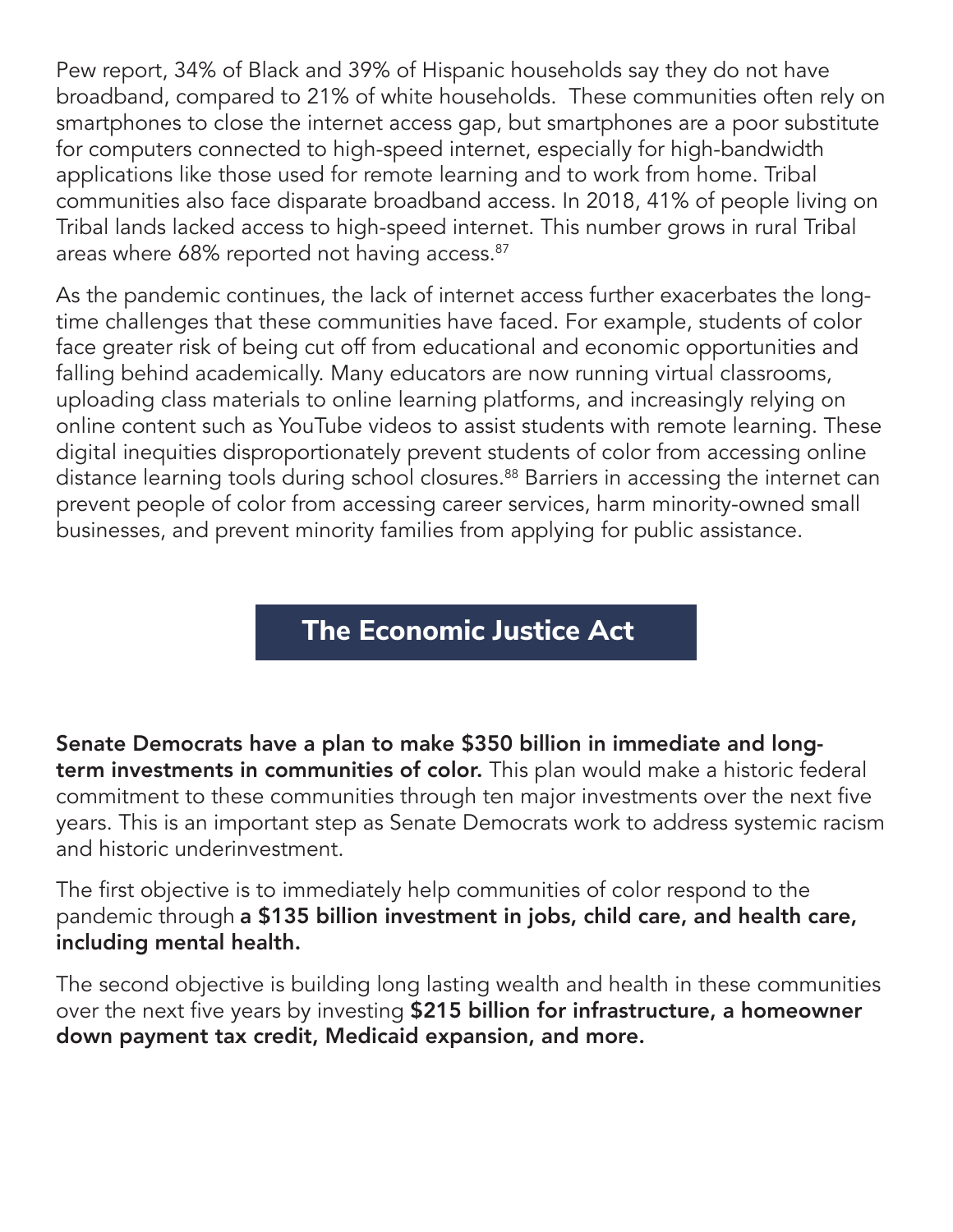## *Short-Term Investments*

Child Care is Essential Program**:** \$50 billion to invest in and stabilize child care providers in communities, including communities of color. Ensure that working families have access to child care, and early childhood educators continue to get paid through the pandemic.

Expand and Improve Access to Community Health Care: \$40 billion to support community-based behavioral, mental, and primary health care providers and services to increase access to care and incentivize providers to serve in high need areas, including communities of color.

Federally Supported Jobs, Training and At-Risk Youth Initiatives: \$25 billion to connect workers to in-demand jobs, like new contact tracing and immunization hiring programs. Funds will also be used to support federal job training programs, including adult education and supported jobs programs, training for disconnected youth, registered apprenticeship, and aligned pre-apprenticeship training, and training and wrap-around services provided by community organizations. Finally, the Economic Justice Act creates a Pandemic TANF emergency assistance grant program that would provide cash assistance, in-kind support, and subsidized jobs to low-income individuals and families. It would also invest in the Child Abuse Prevention and Treatment Act and reform child support.

Capital and Support for Small Businesses**:** \$17 billion for capital and support and \$3 billion for the PROGRESS Act to make investments in community-focused lenders to facilitate more lending to small businesses in communities of color. Permanently authorize and expand programs offered by the MBDA as well as the SBA, including the 7(a) Community Advantage and the PRIME programs. Provide tax incentives for new small businesses.

## *Long-Term Investments*

Down Payment on Building 21st Century Infrastructure: Invest \$115 billion in highspeed Internet, affordable housing, community development, K-12 Public School/ Library/MSI construction, and environmental justice programs.

New Homeowner Down Payment Tax Credit: With historically low interest rates for home mortgages, invest \$40 billion to provide \$15,000 per family to expand access to homeownership.

Renters and Low Income Housing Tax Credits: Reduce rent and utilities to 30% of income for low-income individuals and families and build new low-income rental properties.

Expand Medicaid Coverage: \$15 billion to incentivize Medicaid expansion in non-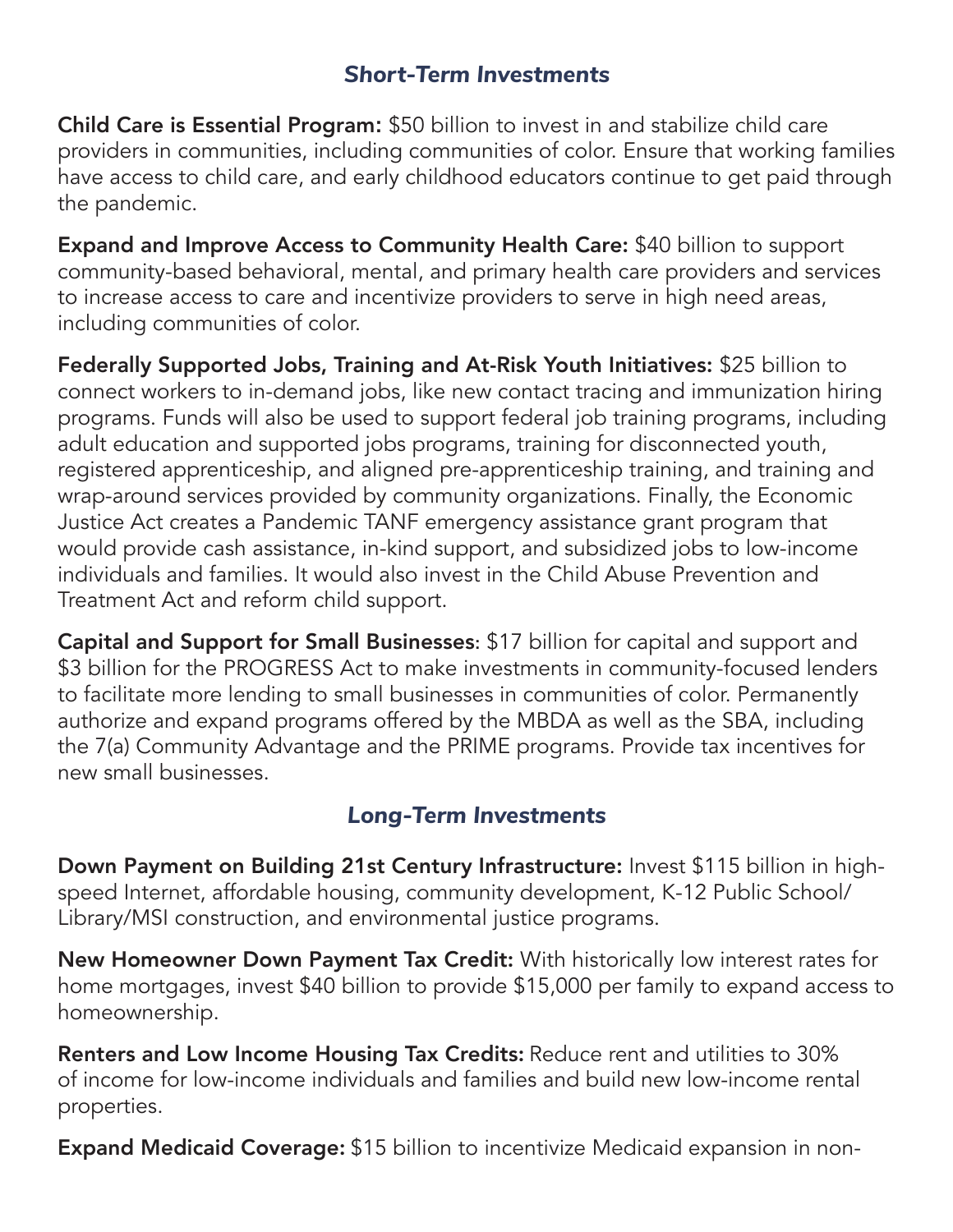expansion states.

Address Maternal Mortality and Health: \$15 billion to expand comprehensive Medicaid coverage to all pregnant individuals for one-year postpartum; fund grant programs to implement maternal safety standards; improve access to midwife and doula services; and more.

10-20-30 Anti-Poverty Initiative and Hiring and Contracting Opportunities: Require a greater share of federal community and economic development funding go to communities with persistently high poverty rates, and create opportunities in federally funded infrastructure projects for local hiring in communities of color and contracts for disadvantaged businesses.

Click [HERE](https://www.democrats.senate.gov/imo/media/doc/The%20Economic%20Justice%20Act%20-%20SUMMARY.pdf) for a full summary of the *Economic Justice Act*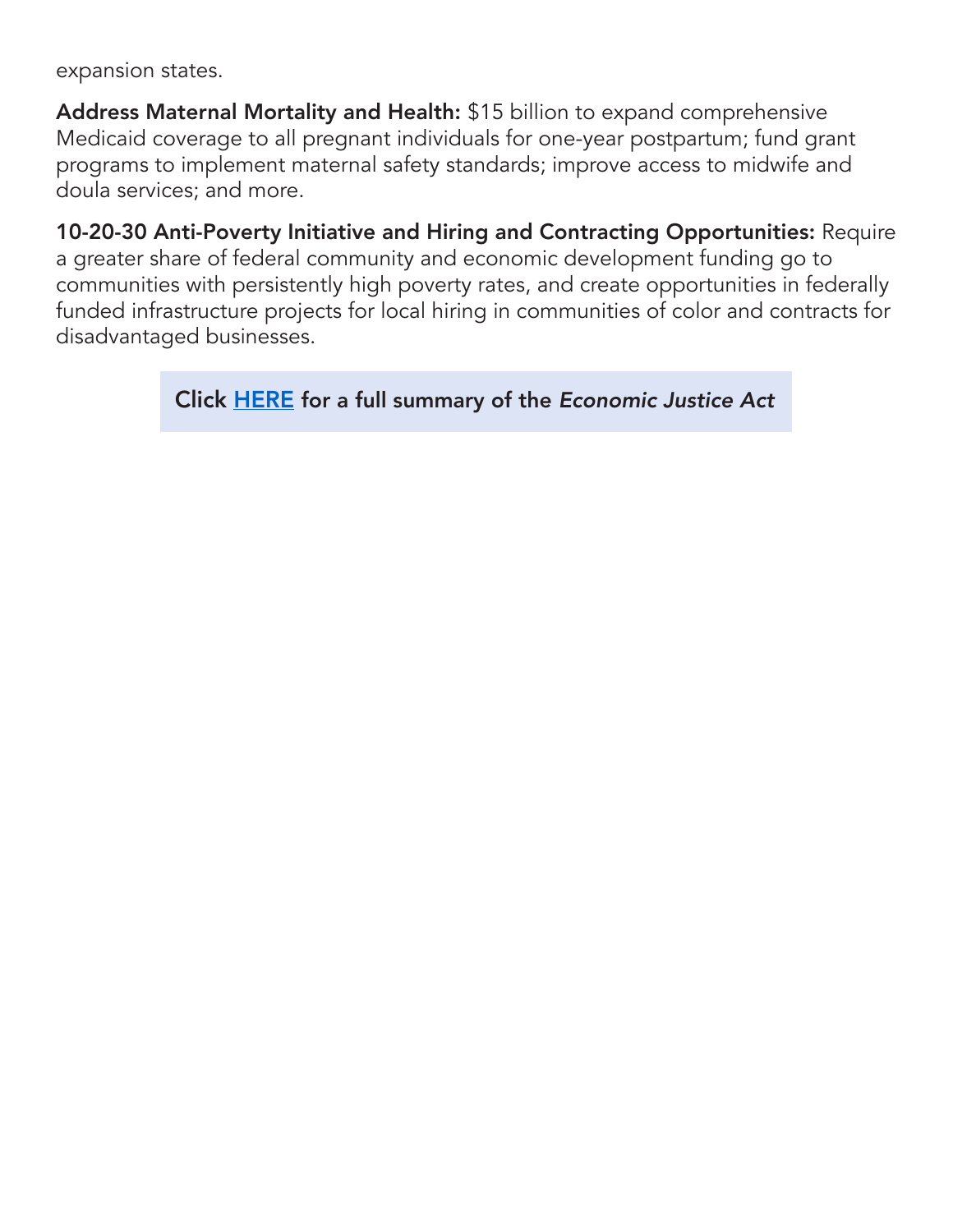#### <span id="page-16-0"></span>Endnotes

| 1                          | https://www.dol.gov/ui/data.pdf                                                                       |
|----------------------------|-------------------------------------------------------------------------------------------------------|
| 2                          | https://www.bls.gov/news.release/pdf/empsit.pdf                                                       |
| 3                          | https://www.bls.gov/news.release/pdf/empsit.pdf                                                       |
| 4                          | https://www.cnbc.com/2020/09/01/just-13percent-of-black-people-out-of-work-get-pandemic-              |
| unemployment-benefits.html |                                                                                                       |
| 5                          | https://www.bls.gov/news.release/archives/empsit_04032020.pdf                                         |
| 6                          | https://www.americanprogress.org/issues/economy/reports/2020/02/24/480743/persistence-black-          |
|                            | white-unemployment-gap/                                                                               |
|                            | https://www.americanprogress.org/issues/economy/reports/2019/12/05/478150/african-americans-          |
|                            | face-systematic-obstacles-getting-good-jobs/                                                          |
| 8                          | https://www.nytimes.com/2005/08/28/books/review/when-affirmative-action-was-white-uncivil-rights.     |
| <u>html</u>                |                                                                                                       |
| 9                          | https://www.rand.org/blog/2020/07/the-racial-disparity-in-unemployment-benefits.html                  |
| 10                         | https://www.rand.org/blog/2020/07/the-racial-disparity-in-unemployment-benefits.html                  |
| 11                         | https://www.wsj.com/articles/lapse-in-extra-unemployment-benefits-to-hurt-u-s-recovery-economists-    |
| say-11596636000            |                                                                                                       |
| 12                         | https://www.kff.org/other/state-indicator/poverty-rate-by-raceethnicity/?currentTimeframe=0&sortMo    |
|                            | del=%7B%22colld%22:%22Location%22,%22sort%22:%22asc%22%7D                                             |
| 13                         | https://www.pewresearch.org/fact-tank/2016/07/01/racial-gender-wage-gaps-persist-in-u-s-despite-      |
|                            | some-progress/                                                                                        |
| 14                         | https://www.americanprogress.org/issues/race/news/2020/04/14/483125/economic-fallout-                 |
|                            | coronavirus-people-color/                                                                             |
| 15                         | https://www.nationalpartnership.org/our-work/resources/economic-justice/fair-pay/americas-women-      |
|                            | and-the-wage-gap.pdf                                                                                  |
| 16                         | https://www.pewresearch.org/fact-tank/2016/07/01/racial-gender-wage-gaps-persist-in-u-s-despite-      |
|                            | some-progress/                                                                                        |
| 17                         | https://www.nytimes.com/interactive/2020/06/18/us/coronavirus-black-owned-small-business.html         |
| 18                         | https://www.mckinsey.com/industries/public-and-social-sector/our-insights/covid-19s-effect-on-        |
|                            | minority-owned-small-businesses-in-the-united-states                                                  |
| 19                         | https://www.nytimes.com/interactive/2020/06/18/us/coronavirus-black-owned-small-business.html         |
| 20                         | https://www.cnbc.com/2020/08/25/minority-entrepreneurs-at-tipping-point-as-black-owned-banks-         |
| dwindle.html               |                                                                                                       |
| 21                         | https://www.brookings.edu/blog/up-front/2020/02/27/examining-the-black-white-wealth-gap/              |
| 22                         | https://www.mckinsey.com/industries/public-and-social-sector/our-insights/covid-19s-                  |
|                            | effect-on-minority-owned-small-businesses-in-the-united-states; https://www.washingtonpost.com/       |
|                            | business/2020/05/25/black-minority-business-owners-coronavirus/                                       |
| 23                         | https://www.washingtonpost.com/business/2020/05/08/sba-ppp-ig-report/                                 |
| 24                         | https://www.nytimes.com/2020/07/13/us/politics/coronavirus-health-insurance-trump.html                |
| 25                         | https://www.nytimes.com/2020/07/13/us/politics/coronavirus-health-insurance-trump.html                |
| 26                         | https://www.cdc.gov/pcd/issues/2020/20_0255.htm?s_cid=pcd17e83_x                                      |
| 27                         | https://www.cnbc.com/2020/03/11/nearly-1-in-4-americans-are-skipping-medical-care-because-of-         |
| the-cost.html              |                                                                                                       |
| 28                         | https://www.cbpp.org/blog/people-already-facing-opportunity-barriers-hit-hardest-by-massive-april-    |
| job-losses                 |                                                                                                       |
| 29                         | https://www.pewsocialtrends.org/2020/04/21/about-half-of-lower-income-americans-report-               |
|                            | household-job-or-wage-loss-due-to-covid-19/#fn-28372-1                                                |
| 30                         | https://citylimits.org/2020/09/02/black-and-latino-workers-still-seeing-higher-unemployment/          |
| 31                         | https://www.aappublications.org/news/2020/06/03/covid19hardships060320                                |
| 32                         | https://www.aappublications.org/news/2020/06/03/covid19hardships060320                                |
| 33                         | https://www.urban.org/sites/default/files/publication/101361/implications_of_the_fifth_circuit_court_ |
|                            | decision_in_texas_v_united_states_final_121919_v2.pdf                                                 |
| 34                         | https://www.cms.gov/CCIIO/Resources/Forms-Reports-and-Other-Resources/preexisting                     |
| 35                         | https://www.kff.org/disparities-policy/issue-brief/changes-in-health-coverage-by-race-and-ethnicity-  |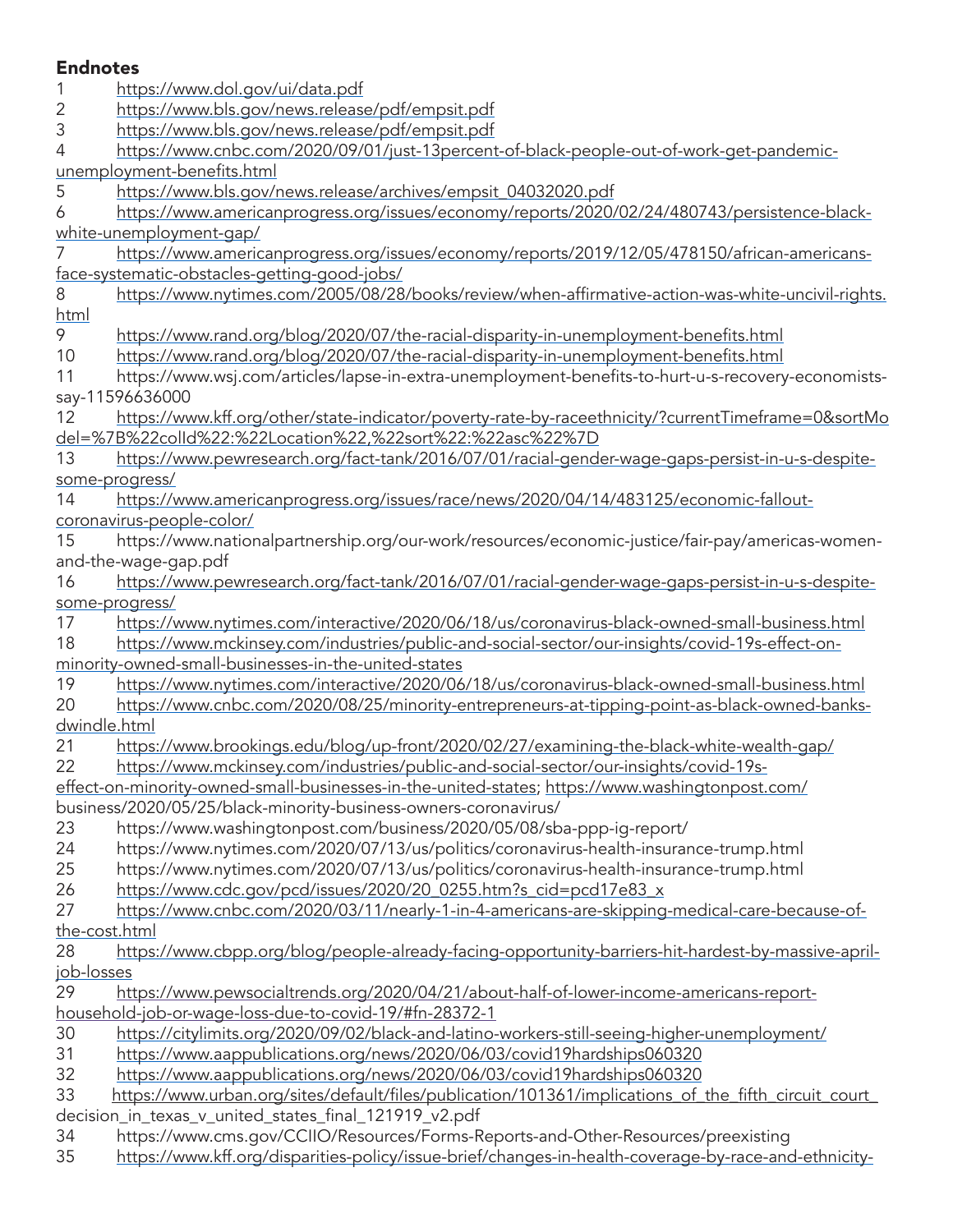<span id="page-17-0"></span>[since-the-aca-2010-2018/](https://www.kff.org/disparities-policy/issue-brief/changes-in-health-coverage-by-race-and-ethnicity-since-the-aca-2010-2018/)

[36](#page-7-0) <https://www.politico.com/story/2019/09/10/health-insurance-rate-1719381>

[37](#page-7-0) [https://www.urban.org/sites/default/files/publication/101946/unemployment-health-insurance-and](https://www.urban.org/sites/default/files/publication/101946/unemployment-health-insurance-and-the-covid-19-recession_1.pdf)[the-covid-19-recession\\_1.pdf](https://www.urban.org/sites/default/files/publication/101946/unemployment-health-insurance-and-the-covid-19-recession_1.pdf)

[38](#page-7-0) <https://www.healthaffairs.org/do/10.1377/hblog20200728.779022/full/><br>39 https://www.commonwealthfund.org/blog/2020/covid-19-crisis-giving-s

[https://www.commonwealthfund.org/blog/2020/covid-19-crisis-giving-states-havent-expanded](https://www.commonwealthfund.org/blog/2020/covid-19-crisis-giving-states-havent-expanded-medicaid-new-reconsideration)[medicaid-new-reconsideration](https://www.commonwealthfund.org/blog/2020/covid-19-crisis-giving-states-havent-expanded-medicaid-new-reconsideration)

- [40](#page-7-0) <https://www.cdc.gov/reproductivehealth/maternalinfanthealth/pregnancy-relatedmortality.htm>
- [41](#page-7-0) <https://www.cdc.gov/reproductivehealth/maternalinfanthealth/severematernalmorbidity.html>
- [42](#page-8-0) <https://www.nytimes.com/2018/04/11/magazine/black-mothers-babies-death-maternal-mortality.html>
- [43](#page-8-0) <https://www.cdc.gov/media/releases/2019/p0905-racial-ethnic-disparities-pregnancy-deaths.html>

[44](#page-8-0) [https://www.rwjf.org/en/library/research/2020/05/how-the-covid-19-recession-could-affect-health](https://www.rwjf.org/en/library/research/2020/05/how-the-covid-19-recession-could-affect-health-insurance-coverage.html)[insurance-coverage.html](https://www.rwjf.org/en/library/research/2020/05/how-the-covid-19-recession-could-affect-health-insurance-coverage.html)

- [45](#page-8-0) <https://minorityhealth.hhs.gov/omh/browse.aspx?lvl=4&lvlid=23>
- [46](#page-8-0) <https://minorityhealth.hhs.gov/omh/browse.aspx?lvl=4&lvlid=68>
- [47](#page-8-0) [https://www.stabenow.senate.gov/imo/media/doc/DPCC\\_MinoritiesCovid\\_Report\\_FINAL.pdf](https://www.stabenow.senate.gov/imo/media/doc/DPCC_MinoritiesCovid_Report_FINAL.pdf)
- [48](#page-8-0) <https://www.cdc.gov/media/releases/2020/p0625-update-expands-covid-19.html>
- [49](#page-8-0) [https://www.cdc.gov/coronavirus/2019-ncov/cases-updates/special-populations/pregnancy-data-on](https://www.cdc.gov/coronavirus/2019-ncov/cases-updates/special-populations/pregnancy-data-on-covid-19.html)[covid-19.html](https://www.cdc.gov/coronavirus/2019-ncov/cases-updates/special-populations/pregnancy-data-on-covid-19.html)
- [50](#page-8-0) <https://www.vox.com/2020/8/10/21336312/covid-19-pregnancy-birth-black-maternal-mortality>
- [51](#page-8-0) [https://www.macpac.gov/wp-content/uploads/2020/01/Medicaid%E2%80%99s-Role-in-Financing-](https://www.macpac.gov/wp-content/uploads/2020/01/Medicaid%25E2%2580%2599s-Role-in-Financing-Maternity-Care.pdf)[Maternity-Care.pdf](https://www.macpac.gov/wp-content/uploads/2020/01/Medicaid%25E2%2580%2599s-Role-in-Financing-Maternity-Care.pdf)
- [52](#page-8-0) [https://www.kff.org/coronavirus-covid-19/issue-brief/the-implications-of-covid-19-for-mental-health](https://www.kff.org/coronavirus-covid-19/issue-brief/the-implications-of-covid-19-for-mental-health-and-substance-use/)[and-substance-use/](https://www.kff.org/coronavirus-covid-19/issue-brief/the-implications-of-covid-19-for-mental-health-and-substance-use/)

[53](#page-9-0) [https://www.kff.org/coronavirus-covid-19/issue-brief/the-implications-of-covid-19-for-mental-health](https://www.kff.org/coronavirus-covid-19/issue-brief/the-implications-of-covid-19-for-mental-health-and-substance-use/)[and-substance-use/](https://www.kff.org/coronavirus-covid-19/issue-brief/the-implications-of-covid-19-for-mental-health-and-substance-use/)

[54](#page-9-0) <https://www.cdc.gov/mmwr/volumes/69/wr/mm6932a1.htm><br>55 https://www.kff.org/disparities-policy/issue-brief/communitie

[https://www.kff.org/disparities-policy/issue-brief/communities-of-color-at-higher-risk-for-health-and](https://www.kff.org/disparities-policy/issue-brief/communities-of-color-at-higher-risk-for-health-and-economic-challenges-due-to-covid-19/?utm_campaign=KFF-2020-Uninsured&utm_source=hs_email&utm_medium=email&utm_content=2&_hsenc=p2ANqtz-_UqLIoowVMibewUsBF8kGfwkh4ndUc-Ng7RZ8if---KZNFdsVsWt8UG2un7FH2DxliVe3nEefuXSQR1155GRcIUWd7mg&_hsmi=2)[economic-challenges-due-to-covid-19/?utm\\_campaign=KFF-2020-Uninsured&utm\\_source=hs\\_email&utm\\_](https://www.kff.org/disparities-policy/issue-brief/communities-of-color-at-higher-risk-for-health-and-economic-challenges-due-to-covid-19/?utm_campaign=KFF-2020-Uninsured&utm_source=hs_email&utm_medium=email&utm_content=2&_hsenc=p2ANqtz-_UqLIoowVMibewUsBF8kGfwkh4ndUc-Ng7RZ8if---KZNFdsVsWt8UG2un7FH2DxliVe3nEefuXSQR1155GRcIUWd7mg&_hsmi=2) [medium=email&utm\\_content=2&\\_hsenc=p2ANqtz-\\_UqLIoowVMibewUsBF8kGfwkh4ndUc-Ng7RZ8if---KZNFd](https://www.kff.org/disparities-policy/issue-brief/communities-of-color-at-higher-risk-for-health-and-economic-challenges-due-to-covid-19/?utm_campaign=KFF-2020-Uninsured&utm_source=hs_email&utm_medium=email&utm_content=2&_hsenc=p2ANqtz-_UqLIoowVMibewUsBF8kGfwkh4ndUc-Ng7RZ8if---KZNFdsVsWt8UG2un7FH2DxliVe3nEefuXSQR1155GRcIUWd7mg&_hsmi=2) [sVsWt8UG2un7FH2DxliVe3nEefuXSQR1155GRcIUWd7mg&\\_hsmi=2](https://www.kff.org/disparities-policy/issue-brief/communities-of-color-at-higher-risk-for-health-and-economic-challenges-due-to-covid-19/?utm_campaign=KFF-2020-Uninsured&utm_source=hs_email&utm_medium=email&utm_content=2&_hsenc=p2ANqtz-_UqLIoowVMibewUsBF8kGfwkh4ndUc-Ng7RZ8if---KZNFdsVsWt8UG2un7FH2DxliVe3nEefuXSQR1155GRcIUWd7mg&_hsmi=2)

[56](#page-9-0) [https://www.urban.org/urban-wire/how-covid-19-affecting-black-and-latino-families-employment-and](https://www.urban.org/urban-wire/how-covid-19-affecting-black-and-latino-families-employment-and-financial-well-being)[financial-well-being](https://www.urban.org/urban-wire/how-covid-19-affecting-black-and-latino-families-employment-and-financial-well-being)

[57](#page-9-0) [https://www.samhsa.gov/sites/default/files/covid19-behavioral-health-disparities-black-latino](https://www.samhsa.gov/sites/default/files/covid19-behavioral-health-disparities-black-latino-communities.pdf)[communities.pdf](https://www.samhsa.gov/sites/default/files/covid19-behavioral-health-disparities-black-latino-communities.pdf)

[58](#page-9-0) [https://www.thenationalcouncil.org/wp-content/uploads/2020/04/NCBH\\_COVID19\\_Survey\\_](https://www.thenationalcouncil.org/wp-content/uploads/2020/04/NCBH_COVID19_Survey_Findings_04152020.pdf?daf=375ateTbd56) [Findings\\_04152020.pdf?daf=375ateTbd56](https://www.thenationalcouncil.org/wp-content/uploads/2020/04/NCBH_COVID19_Survey_Findings_04152020.pdf?daf=375ateTbd56)

[59](#page-9-0) [https://www.americanprogress.org/issues/early-childhood/news/2020/06/29/486977/child-care](https://www.americanprogress.org/issues/early-childhood/news/2020/06/29/486977/child-care-disruptions-hurt-parents-color/)[disruptions-hurt-parents-color/](https://www.americanprogress.org/issues/early-childhood/news/2020/06/29/486977/child-care-disruptions-hurt-parents-color/)

[60](#page-9-0) <https://cepr.net/a-basic-demographic-profile-of-workers-in-frontline-industries/>

[61](#page-10-0) <https://www.bls.gov/news.release/pdf/flex2.pdf>

[62](#page-10-0) <https://cscce.berkeley.edu/racial-wage-gaps-in-early-education-employment/>

[63](#page-10-0) <https://cscce.berkeley.edu/california-child-care-at-the-brink-covid-19/>

[64](#page-10-0) [https://www.naeyc.org/sites/default/files/globally-shared/downloads/PDFs/our-work/public-policy](https://www.naeyc.org/sites/default/files/globally-shared/downloads/PDFs/our-work/public-policy-advocacy/holding_on_until_help_comes.survey_analysis_july_2020.pdf)[advocacy/holding\\_on\\_until\\_help\\_comes.survey\\_analysis\\_july\\_2020.pdf](https://www.naeyc.org/sites/default/files/globally-shared/downloads/PDFs/our-work/public-policy-advocacy/holding_on_until_help_comes.survey_analysis_july_2020.pdf)

[65](#page-10-0) [https://www.americanprogress.org/issues/early-childhood/news/2020/04/24/483817/coronavirus](https://www.americanprogress.org/issues/early-childhood/news/2020/04/24/483817/coronavirus-pandemic-lead-permanent-loss-nearly-4-5-million-child-care-slots/#:~:text=Coronavirus%2520Pandemic%2520Could%2520Lead%2520to,Slots%2520%252D%2520Center%2520for%2520American%2520Progress)[pandemic-lead-permanent-loss-nearly-4-5-million-child-care-slots/#:~:text=Coronavirus%20Pandemic%20](https://www.americanprogress.org/issues/early-childhood/news/2020/04/24/483817/coronavirus-pandemic-lead-permanent-loss-nearly-4-5-million-child-care-slots/#:~:text=Coronavirus%2520Pandemic%2520Could%2520Lead%2520to,Slots%2520%252D%2520Center%2520for%2520American%2520Progress) [Could%20Lead%20to,Slots%20%2D%20Center%20for%20American%20Progress](https://www.americanprogress.org/issues/early-childhood/news/2020/04/24/483817/coronavirus-pandemic-lead-permanent-loss-nearly-4-5-million-child-care-slots/#:~:text=Coronavirus%2520Pandemic%2520Could%2520Lead%2520to,Slots%2520%252D%2520Center%2520for%2520American%2520Progress)

[66](#page-10-0) [https://www.americanprogress.org/issues/early-childhood/news/2020/06/29/486977/child-care](https://www.americanprogress.org/issues/early-childhood/news/2020/06/29/486977/child-care-disruptions-hurt-parents-color/)[disruptions-hurt-parents-color/](https://www.americanprogress.org/issues/early-childhood/news/2020/06/29/486977/child-care-disruptions-hurt-parents-color/)

[67](#page-10-0) [https://www.americanprogress.org/issues/early-childhood/reports/2017/08/30/437988/mapping](https://www.americanprogress.org/issues/early-childhood/reports/2017/08/30/437988/mapping-americas-child-care-deserts/)[americas-child-care-deserts/](https://www.americanprogress.org/issues/early-childhood/reports/2017/08/30/437988/mapping-americas-child-care-deserts/)

[68](#page-11-0) [https://www.pbs.org/race/000\\_About/002\\_06\\_a-godeeper.htm](https://www.pbs.org/race/000_About/002_06_a-godeeper.htm)